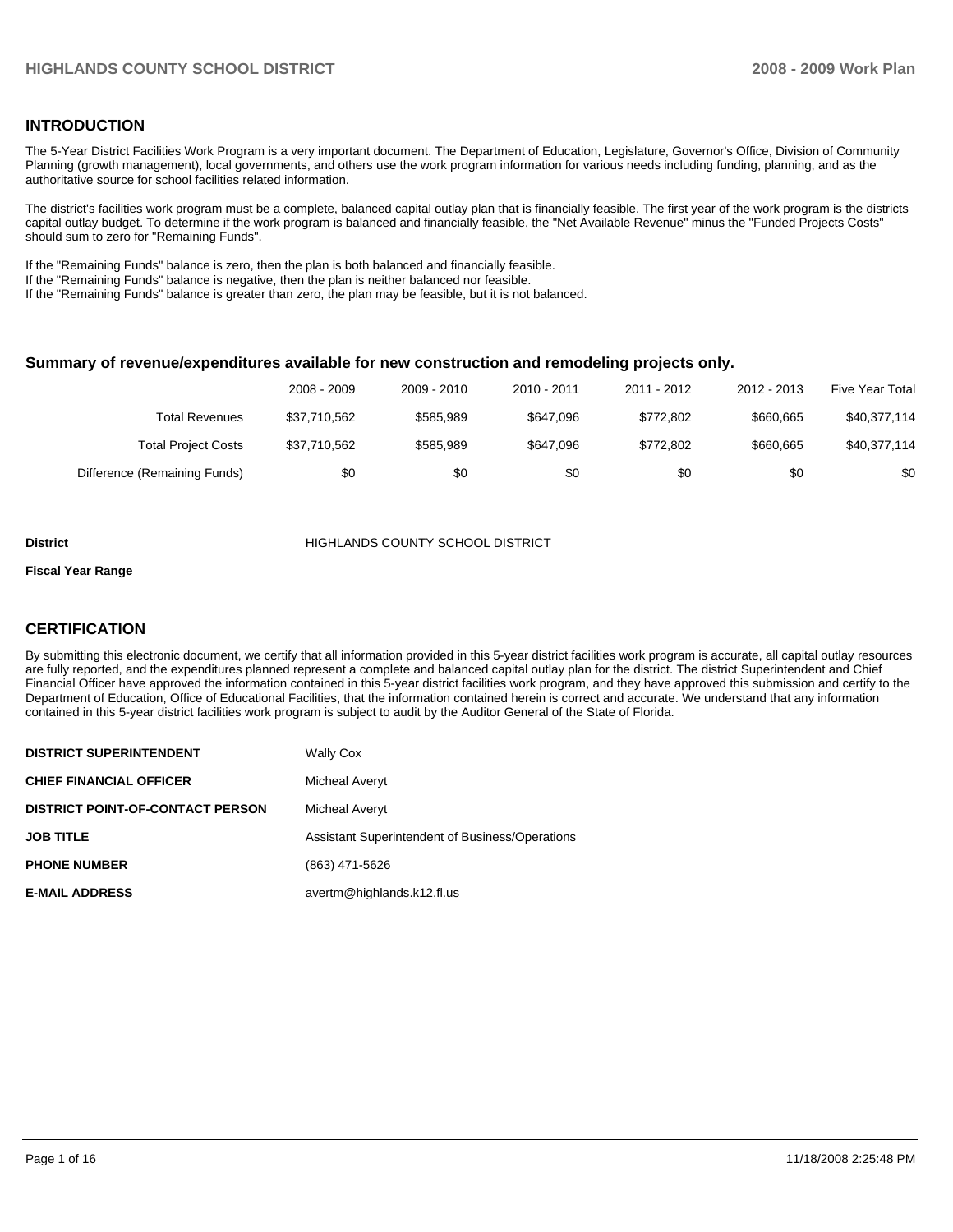# **Expenditures**

#### **Expenditure for Maintenance, Repair and Renovation from 2-Mills and PECO**

Annually, prior to the adoption of the district school budget, each school board must prepare a tentative district facilities work program that includes a schedule of major repair and renovation projects necessary to maintain the educational and ancillary facilities of the district.

|                                  | Item                                                                                                                                                                                                                                                                                                                                                                                                                                                                                                | 2008 - 2009<br><b>Actual Budget</b> | 2009 - 2010<br>Projected | 2010 - 2011<br>Projected | 2011 - 2012<br>Projected | 2012 - 2013<br>Projected | Total       |  |  |  |
|----------------------------------|-----------------------------------------------------------------------------------------------------------------------------------------------------------------------------------------------------------------------------------------------------------------------------------------------------------------------------------------------------------------------------------------------------------------------------------------------------------------------------------------------------|-------------------------------------|--------------------------|--------------------------|--------------------------|--------------------------|-------------|--|--|--|
| <b>HVAC</b>                      |                                                                                                                                                                                                                                                                                                                                                                                                                                                                                                     | \$8,000                             | \$100,000                | \$220,000                | \$200,000                | \$280,000                | \$808,000   |  |  |  |
| Locations:                       | AVON ELEMENTARY, AVON PARK MIDDLE, AVON PARK SENIOR HIGH, LAKE PLACID ELEMENTARY, LAKE PLACID MIDDLE,<br>SEBRING MIDDLE, SEBRING SENIOR HIGH, WOODLAWN ELEMENTARY                                                                                                                                                                                                                                                                                                                                   |                                     |                          |                          |                          |                          |             |  |  |  |
| Flooring                         |                                                                                                                                                                                                                                                                                                                                                                                                                                                                                                     | \$0 <sub>1</sub>                    | \$70,000                 | \$80,000                 | \$80,000                 | \$90,000                 | \$320,000   |  |  |  |
| Locations:                       | ACHIEVEMENT CENTER, AVON ELEMENTARY, AVON PARK MIDDLE, CRACKER TRAIL ELEMENTARY, E O DOUGLAS & WALTER<br>SHIREY COMPLEX, FRED WILD ELEMENTARY, LAKE COUNTRY ELEMENTARY, LAKE PLACID ELEMENTARY, LAKE PLACID SENIOR<br>HIGH, PARK ELEMENTARY, SEBRING MIDDLE, SEBRING SENIOR HIGH, SUN & LAKE ELEMENTARY, WOODLAWN ELEMENTARY                                                                                                                                                                        |                                     |                          |                          |                          |                          |             |  |  |  |
| Roofing                          |                                                                                                                                                                                                                                                                                                                                                                                                                                                                                                     | \$0                                 | \$328,000                | \$420,000                | \$160,000                | \$325,000                | \$1,233,000 |  |  |  |
| Locations:                       | ACHIEVEMENT CENTER, LAKE PLACID ELEMENTARY, LAKE PLACID SENIOR HIGH, THE KINDERGARTEN LEARNING CENTER,<br>WOODLAWN ELEMENTARY                                                                                                                                                                                                                                                                                                                                                                       |                                     |                          |                          |                          |                          |             |  |  |  |
| Safety to Life                   |                                                                                                                                                                                                                                                                                                                                                                                                                                                                                                     | \$185,000                           | \$200,000                | \$200,000                | \$200,000                | \$200,000                | \$985,000   |  |  |  |
|                                  | Locations: ACHIEVEMENT CENTER, AVON ELEMENTARY, AVON PARK BUS GARAGE, AVON PARK MIDDLE, AVON PARK SENIOR HIGH,<br>CRACKER TRAIL ELEMENTARY, E O DOUGLAS & WALTER SHIREY COMPLEX, FRED WILD ELEMENTARY, HILL-GUSTAT MIDDLE,<br>LAKE COUNTRY ELEMENTARY, LAKE PLACID ELEMENTARY, LAKE PLACID MIDDLE, LAKE PLACID SENIOR HIGH, MEMORIAL<br>ELEMENTARY SCHOOL, PARK ELEMENTARY, SEBRING MIDDLE, SEBRING SENIOR HIGH, SUN & LAKE ELEMENTARY, THE<br>KINDERGARTEN LEARNING CENTER, WOODLAWN ELEMENTARY    |                                     |                          |                          |                          |                          |             |  |  |  |
| Fencing                          |                                                                                                                                                                                                                                                                                                                                                                                                                                                                                                     | \$0                                 | \$0                      | \$60,000                 | \$60,000                 | \$60,000                 | \$180,000   |  |  |  |
|                                  | AVON PARK MIDDLE, FRED WILD ELEMENTARY, HILL-GUSTAT MIDDLE, LAKE COUNTRY ELEMENTARY<br>Locations:                                                                                                                                                                                                                                                                                                                                                                                                   |                                     |                          |                          |                          |                          |             |  |  |  |
| Parking                          |                                                                                                                                                                                                                                                                                                                                                                                                                                                                                                     | \$0                                 | \$60,000                 | \$80,000                 | \$100,000                | \$120,000                | \$360,000   |  |  |  |
|                                  | ACHIEVEMENT CENTER, AVON ELEMENTARY, AVON PARK BUS GARAGE, AVON PARK MIDDLE, AVON PARK SENIOR HIGH,<br>Locations:<br>CRACKER TRAIL ELEMENTARY, E O DOUGLAS & WALTER SHIREY COMPLEX, FRED WILD ELEMENTARY, HILL-GUSTAT MIDDLE,<br>LAKE COUNTRY ELEMENTARY, LAKE PLACID ELEMENTARY, LAKE PLACID MIDDLE, LAKE PLACID SENIOR HIGH, MEMORIAL<br>ELEMENTARY SCHOOL, PARK ELEMENTARY, SEBRING MIDDLE, SEBRING SENIOR HIGH, SUN & LAKE ELEMENTARY, THE<br>KINDERGARTEN LEARNING CENTER, WOODLAWN ELEMENTARY |                                     |                          |                          |                          |                          |             |  |  |  |
| Electrical                       |                                                                                                                                                                                                                                                                                                                                                                                                                                                                                                     | \$0                                 | \$0                      | \$0                      | \$0                      | \$0                      | \$0         |  |  |  |
|                                  | Locations: No Locations for this expenditure.                                                                                                                                                                                                                                                                                                                                                                                                                                                       |                                     |                          |                          |                          |                          |             |  |  |  |
| Fire Alarm                       |                                                                                                                                                                                                                                                                                                                                                                                                                                                                                                     | \$0                                 | \$85,000                 | \$60,000                 | \$0                      | \$0                      | \$145,000   |  |  |  |
|                                  | Locations: AVON ELEMENTARY, LAKE COUNTRY ELEMENTARY, SUN & LAKE ELEMENTARY                                                                                                                                                                                                                                                                                                                                                                                                                          |                                     |                          |                          |                          |                          |             |  |  |  |
| Telephone/Intercom System        |                                                                                                                                                                                                                                                                                                                                                                                                                                                                                                     | \$0                                 | \$0                      | \$60,000                 | \$80,000                 | \$100,000                | \$240,000   |  |  |  |
|                                  | Locations: LAKE COUNTRY ELEMENTARY, LAKE PLACID MIDDLE, LAKE PLACID SENIOR HIGH, PARK ELEMENTARY                                                                                                                                                                                                                                                                                                                                                                                                    |                                     |                          |                          |                          |                          |             |  |  |  |
| <b>Closed Circuit Television</b> |                                                                                                                                                                                                                                                                                                                                                                                                                                                                                                     | \$0                                 | \$0                      | \$0                      | \$0                      | \$0                      | \$0         |  |  |  |
|                                  | Locations: No Locations for this expenditure.                                                                                                                                                                                                                                                                                                                                                                                                                                                       |                                     |                          |                          |                          |                          |             |  |  |  |
| Paint                            |                                                                                                                                                                                                                                                                                                                                                                                                                                                                                                     | \$21,000                            | \$20,245                 | \$80,000                 | \$60,000                 | \$100,000                | \$281,245   |  |  |  |
| Locations:                       | ACHIEVEMENT CENTER, AVON ELEMENTARY, AVON PARK BUS GARAGE, AVON PARK MIDDLE, AVON PARK SENIOR HIGH,<br>CRACKER TRAIL ELEMENTARY, E O DOUGLAS & WALTER SHIREY COMPLEX, FRED WILD ELEMENTARY, HILL-GUSTAT MIDDLE,<br>LAKE COUNTRY ELEMENTARY, LAKE PLACID ELEMENTARY, LAKE PLACID MIDDLE, LAKE PLACID SENIOR HIGH, MEMORIAL<br>ELEMENTARY SCHOOL, PARK ELEMENTARY, SEBRING MIDDLE, SEBRING SENIOR HIGH, SUN & LAKE ELEMENTARY, THE<br>KINDERGARTEN LEARNING CENTER, WOODLAWN ELEMENTARY               |                                     |                          |                          |                          |                          |             |  |  |  |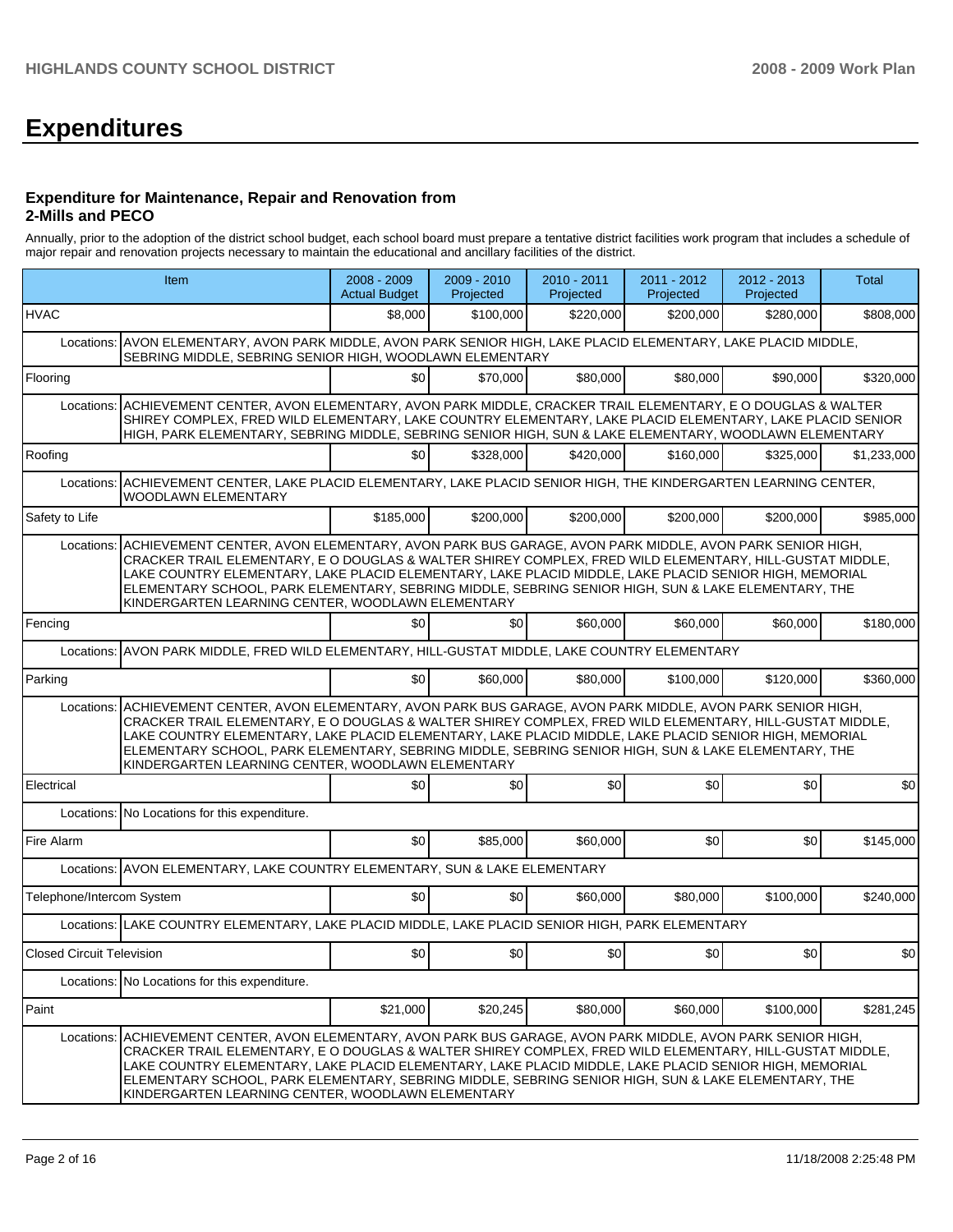| <b>IMaintenance/Repair</b> |                                                                                                                                                                                                                                                                                                                                                                                                                                                                                                   | \$506.484 | \$549.203   | \$689,177   | \$847.955   | \$1.047.123 | \$3,639,942 |
|----------------------------|---------------------------------------------------------------------------------------------------------------------------------------------------------------------------------------------------------------------------------------------------------------------------------------------------------------------------------------------------------------------------------------------------------------------------------------------------------------------------------------------------|-----------|-------------|-------------|-------------|-------------|-------------|
|                            | Locations: ACHIEVEMENT CENTER, AVON ELEMENTARY, AVON PARK BUS GARAGE, AVON PARK MIDDLE, AVON PARK SENIOR HIGH,<br>CRACKER TRAIL ELEMENTARY, E O DOUGLAS & WALTER SHIREY COMPLEX, FRED WILD ELEMENTARY, HILL-GUSTAT MIDDLE,<br>LAKE COUNTRY ELEMENTARY, LAKE PLACID ELEMENTARY, LAKE PLACID MIDDLE, LAKE PLACID SENIOR HIGH, MEMORIAL<br>ELEMENTARY SCHOOL, PARK ELEMENTARY, SEBRING MIDDLE, SEBRING SENIOR HIGH, SUN & LAKE ELEMENTARY, THE<br>IKINDERGARTEN LEARNING CENTER. WOODLAWN ELEMENTARY |           |             |             |             |             |             |
|                            | Sub Total:                                                                                                                                                                                                                                                                                                                                                                                                                                                                                        | \$720.484 | \$1,412,448 | \$1,949,177 | \$1.787.955 | \$2,322,123 | \$8,192,187 |

| <b>PECO Maintenance Expenditures</b> | \$720.484 | \$865.245 | \$1,158,006 | \$1,095,398 | \$1,091,575 | \$4,930,708 |
|--------------------------------------|-----------|-----------|-------------|-------------|-------------|-------------|
| Two Mill Sub Total: I                | \$0 I     | \$547,203 | \$791.171   | \$692.557   | \$1.230.548 | \$3,261,479 |

No items have been specified.

| Total: | \$720,484 | \$1.412.448 | \$1,949,177 | \$1.787.955 | \$2,322,123 | \$8,192,187 |
|--------|-----------|-------------|-------------|-------------|-------------|-------------|
|--------|-----------|-------------|-------------|-------------|-------------|-------------|

## **Local Two Mill Expenditure For Maintenance, Repair and Renovation**

Anticipated expenditures expected from local funding sources over the years covered by the current work plan.

| Item                                                                               | 2008 - 2009<br><b>Actual Budget</b> | 2009 - 2010<br>Projected | 2010 - 2011<br>Projected | 2011 - 2012<br>Projected | 2012 - 2013<br>Projected | Total        |
|------------------------------------------------------------------------------------|-------------------------------------|--------------------------|--------------------------|--------------------------|--------------------------|--------------|
| Remaining Maint and Repair from 2 Mills                                            | \$0                                 | \$547,203                | \$791,171                | \$692,557                | \$1,230,548              | \$3,261,479  |
| Maintenance/Repair Salaries                                                        | \$0                                 | \$0                      | \$0                      | \$0                      | \$0                      | \$0          |
| <b>School Bus Purchases</b>                                                        | \$317,715                           | \$800,000                | \$900,000                | \$1,200,000              | \$1,200,000              | \$4,417,715  |
| <b>Other Vehicle Purchases</b>                                                     | \$0                                 | \$100,000                | \$150,000                | \$200,000                | \$200,000                | \$650,000    |
| Capital Outlay Equipment                                                           | \$1,956,100                         | \$2,500,000              | \$2,600,000              | \$2,800,000              | \$3,000,000              | \$12,856,100 |
| <b>Rent/Lease Payments</b>                                                         | \$95,000                            | \$95,000                 | \$95,000                 | \$95,000                 | \$95,000                 | \$475,000    |
| <b>COP Debt Service</b>                                                            | \$5,423,339                         | \$5,415,074              | \$5,413,324              | \$5,414,423              | \$5,413,443              | \$27,079,603 |
| Rent/Lease Relocatables                                                            | \$582,872                           | \$350,000                | \$200,000                | \$100,000                | \$100,000                | \$1,332,872  |
| <b>Environmental Problems</b>                                                      | \$0                                 | \$0                      | \$0                      | \$0                      | \$0                      | \$0          |
| s.1011.14 Debt Service                                                             | \$0                                 | \$0                      | \$0                      | \$0                      | \$0                      | \$0          |
| <b>Special Facilities Account</b>                                                  | \$0                                 | \$0                      | \$0                      | \$0                      | \$0                      | \$0          |
| Transfer to Operating Budget for Salaries Associated<br><b>With Maint Projects</b> | \$1,666,850                         | \$1,450,000              | \$1,450,000              | \$1,450,000              | \$1,450,000              | \$7,466,850  |
| Transfer to Operating Budget for Minor Maint                                       | \$233,150                           | \$150,000                | \$150,000                | \$150,000                | \$150,000                | \$833,150    |
| <b>Transfer Property Casualty Premium</b>                                          | \$800,000                           | \$0                      | \$0                      | \$0                      | \$0                      | \$800,000    |
| <b>Local Expenditure Totals:</b>                                                   | \$11,075,026                        | \$11,407,277             | \$11,749,495             | \$12,101,980             | \$12,838,991             | \$59,172,769 |

# **Revenue**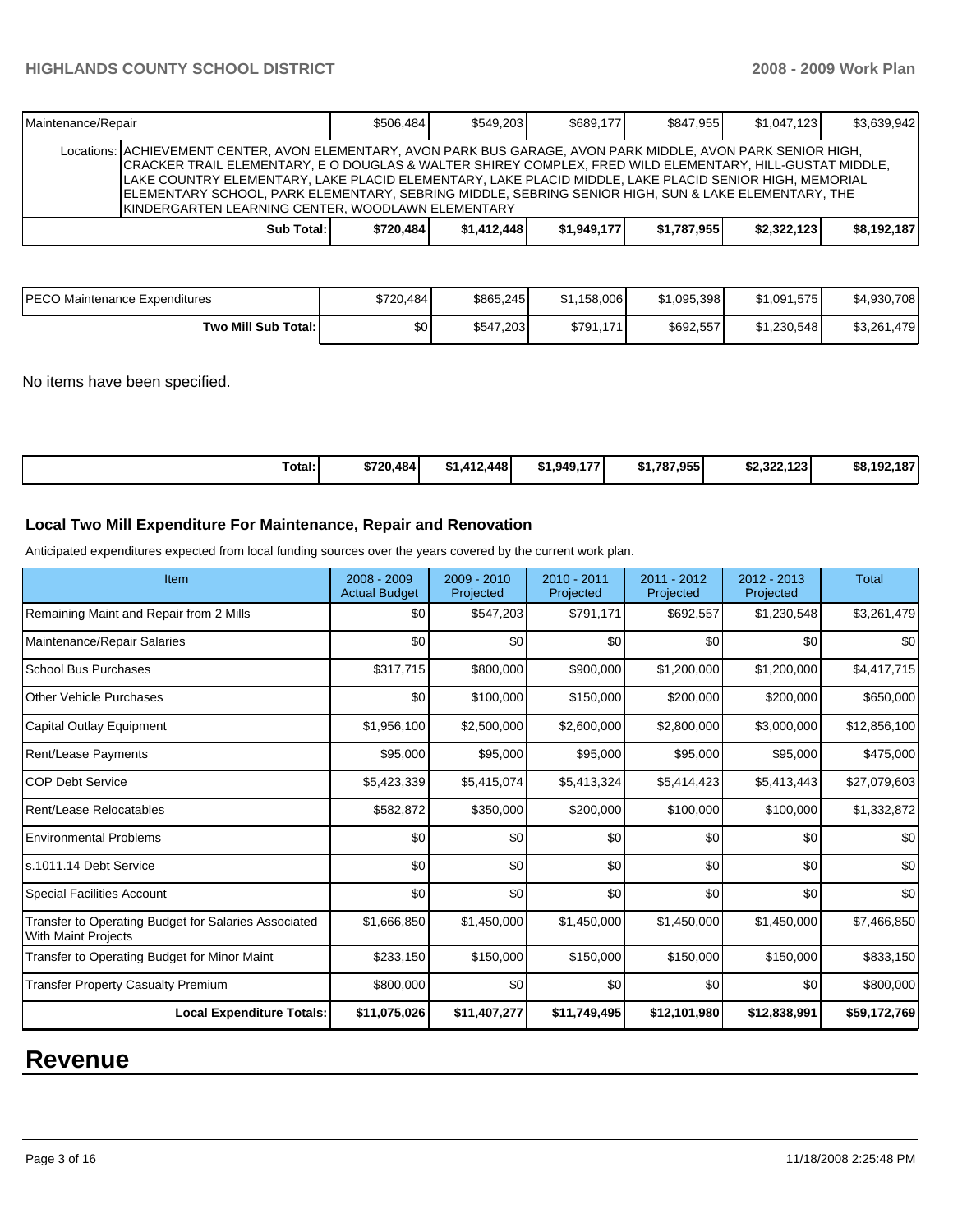#### **2 Mill Revenue Source**

Schedule of Estimated Capital Outlay Revenue from each currently approved source which is estimated to be available for expenditures on the projects included in the tentative district facilities work program. All amounts are NET after considering carryover balances, interest earned, new COP's, 1011.14 and 1011.15 loans, etc. Districts cannot use 2-Mill funds for salaries except for those explicitly associated with maintenance/repair projects. (1011.71 (5), F.S.)

| <b>Item</b>                                                                     | Fund | $2008 - 2009$<br><b>Actual Value</b> | $2009 - 2010$<br>Projected | $2010 - 2011$<br>Projected | 2011 - 2012<br>Projected | 2012 - 2013<br>Projected | Total            |
|---------------------------------------------------------------------------------|------|--------------------------------------|----------------------------|----------------------------|--------------------------|--------------------------|------------------|
| (1) Non-exempt property<br>assessed valuation                                   |      | \$6,661,669,927                      | \$6,861,520,024            | \$7,067,365,625            | \$7,279,386,594          | \$7,722,701,237          | \$35,592,643,407 |
| (2) The Millege projected for<br>discretionary capital outlay per<br>ls.1011.71 |      | 1.75                                 | 1.75                       | 1.75                       | 1.75                     | 1.75                     |                  |
| (3) Full value of the 2-Mill<br>discretionary capital outlay per<br>ls.1011.71  |      | \$11,075,026                         | \$11,407,277               | \$11,749,495               | \$12,101,980             | \$12,838,991             | \$59,172,769     |
| (4) Value of the portion of the 2-<br>Mills ACTUALLY levied                     | 370  | \$11,075,026                         | \$11,407,277               | \$11,749,495               | \$12,101,980             | \$12,838,991             | \$59,172,769     |
| $(5)$ Difference of lines (3) and (4)                                           |      | \$0                                  | \$0                        | \$0                        | \$0                      | \$0                      | \$0              |

#### **PECO Revenue Source**

The figure in the row designated "PECO Maintenance" will be subtracted from funds available for new construction because PECO maintenance dollars cannot be used for new construction.

| Item                                  | Fund         | $2008 - 2009$<br><b>Actual Budget</b> | $2009 - 2010$<br>Projected | $2010 - 2011$<br>Projected | 2011 - 2012<br>Projected | $2012 - 2013$<br>Projected | Total       |
|---------------------------------------|--------------|---------------------------------------|----------------------------|----------------------------|--------------------------|----------------------------|-------------|
| <b>PECO New Construction</b>          | 340 <b>I</b> | \$271.184                             | \$0 <sub>1</sub>           | \$61.107                   | \$186.813                | \$74,676                   | \$593,780   |
| <b>IPECO Maintenance Expenditures</b> |              | \$720.484                             | \$865.245                  | \$1,158,006                | \$1.095.398              | \$1,091,575                | \$4,930,708 |
|                                       |              | \$991.668                             | \$865,245                  | \$1,219,113                | \$1,282,211              | \$1,166,251                | \$5,524,488 |

#### **CO & DS Revenue Source**

Revenue from Capital Outlay and Debt Service funds.

| <b>Item</b>                                        | Fund | $2008 - 2009$<br><b>Actual Budget</b> | $2009 - 2010$<br>Projected | $2010 - 2011$<br>Projected | 2011 - 2012<br>Projected | $2012 - 2013$<br>Projected | Total     |
|----------------------------------------------------|------|---------------------------------------|----------------------------|----------------------------|--------------------------|----------------------------|-----------|
| ICO & DS Cash Flow-through<br><b>I</b> Distributed | 360  | \$75.668                              | \$75.668                   | \$75.668                   | \$75.668                 | \$75.668                   | \$378,340 |
| ICO & DS Interest on<br>Undistributed CO           | 360  | \$10.321                              | \$10.321                   | \$10.321                   | \$10.321                 | \$10,321                   | \$51,605  |
|                                                    |      | \$85,989                              | \$85,989                   | \$85,989                   | \$85,989                 | \$85,989                   | \$429,945 |

#### **Fair Share Revenue Source**

All legally binding commitments for proportionate fair-share mitigation for impacts on public school facilities must be included in the 5-year district work program. Nothing reported for this section.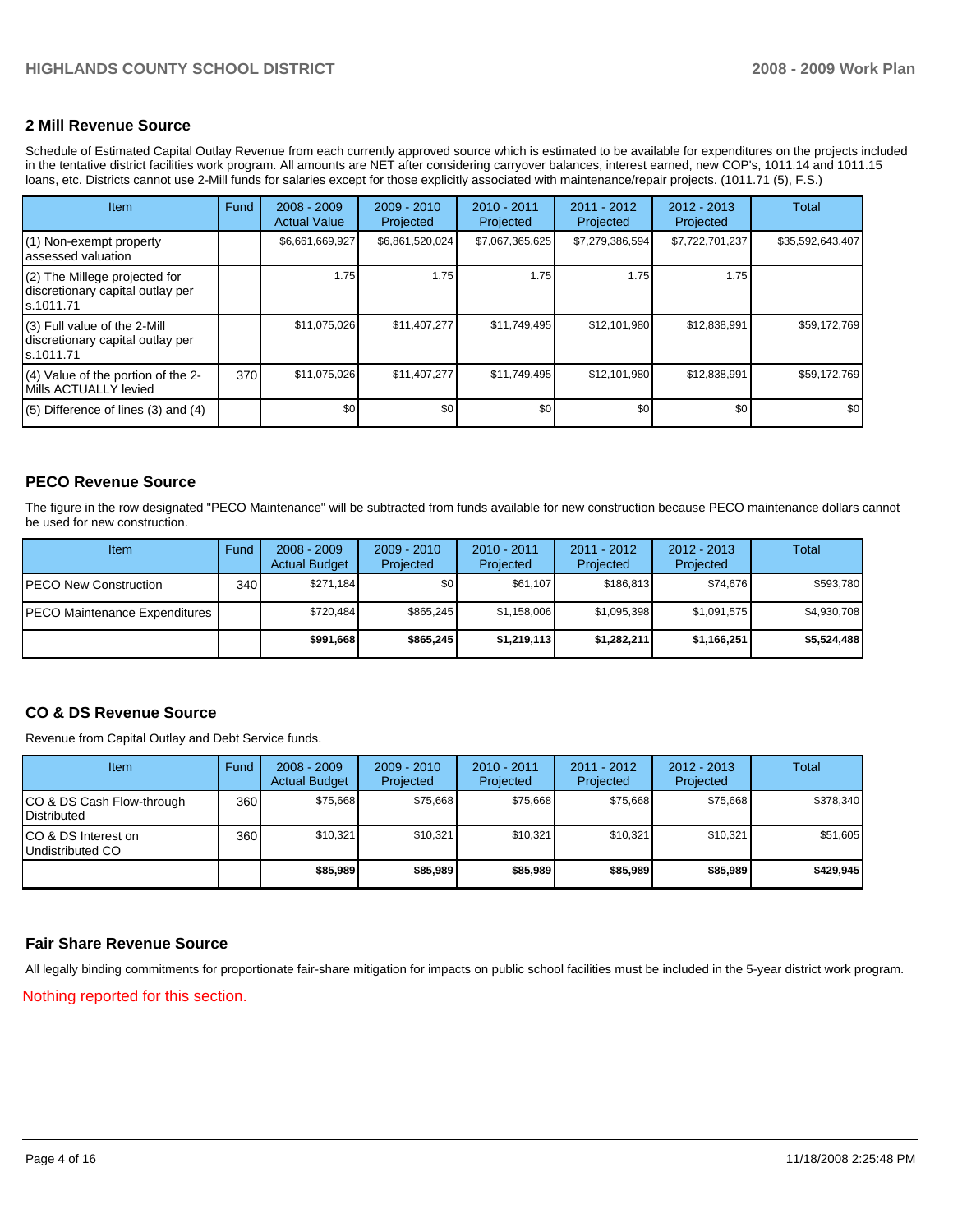#### **Sales Surtax Referendum**

Specific information about any referendum for a 1-cent or ½-cent surtax referendum during the previous year.

**Did the school district hold a surtax referendum during the past fiscal year 2007 - 2008?** No

#### **Additional Revenue Source**

Any additional revenue sources

| Item                                                                                                   | 2008 - 2009<br><b>Actual Value</b> | 2009 - 2010<br>Projected | 2010 - 2011<br>Projected | 2011 - 2012<br>Projected | 2012 - 2013<br>Projected | <b>Total</b> |
|--------------------------------------------------------------------------------------------------------|------------------------------------|--------------------------|--------------------------|--------------------------|--------------------------|--------------|
| Proceeds from a s.1011.14/15 F.S. Loans                                                                | \$0                                | \$0                      | \$0                      | \$0                      | \$0                      | \$0          |
| District Bonds - Voted local bond<br>referendum proceeds per s.9, Art VII<br><b>State Constitution</b> | \$0                                | \$0                      | \$0                      | \$0                      | \$0                      | \$0          |
| Proceeds from Special Act Bonds                                                                        | \$0                                | \$0                      | \$0                      | \$0                      | \$0                      | \$0          |
| Estimated Revenue from CO & DS Bond<br>Sale                                                            | \$0                                | \$0                      | \$0                      | \$0                      | \$0                      | \$0          |
| Proceeds from Voted Capital<br>Improvements millage                                                    | \$0                                | \$0                      | \$0                      | \$0                      | \$0                      | \$0          |
| Other Revenue for Other Capital Projects                                                               | \$0                                | \$0                      | \$0                      | \$0                      | \$0                      | \$0          |
| Proceeds from 1/2 cent sales surtax<br>authorized by school board                                      | \$0                                | \$0                      | \$0                      | \$0                      | \$0                      | \$0          |
| Proceeds from local governmental<br>infrastructure sales surtax                                        | \$0                                | \$0                      | \$0                      | \$0                      | \$0                      | \$0          |
| Proceeds from Certificates of<br>Participation (COP's) Sale                                            | \$0                                | \$0                      | \$0                      | \$0                      | \$0                      | \$0          |
| Classrooms First Bond proceeds amount<br>authorized in FY 1997-98                                      | \$0                                | \$0                      | \$0                      | \$0                      | \$0                      | \$0          |
| <b>Classrooms for Kids</b>                                                                             | \$5,524,283                        | \$0                      | \$0                      | \$0                      | \$0                      | \$5,524,283  |
| <b>District Equity Recognition</b>                                                                     | \$0                                | \$0                      | \$0                      | \$0                      | \$0                      | \$0          |
| <b>Federal Grants</b>                                                                                  | \$0                                | \$0                      | \$0                      | \$0                      | \$0                      | \$0          |
| Proportionate share mitigation (actual<br>cash revenue only, not in kind donations)                    | \$0                                | \$0                      | \$0                      | \$0                      | \$0                      | \$0          |
| Impact fees received                                                                                   | \$500,000                          | \$500,000                | \$500,000                | \$500,000                | \$500,000                | \$2,500,000  |
| Private donations                                                                                      | \$0                                | \$0                      | \$0                      | \$0                      | \$0                      | \$0          |
| Grants from local governments or not-for-<br>profit organizations                                      | \$410,110                          | \$0                      | \$0                      | \$0                      | \$0                      | \$410,110    |
| Interest, Including Profit On Investment                                                               | \$0                                | \$0                      | \$0                      | \$0                      | \$0                      | \$0          |
| Revenue from Bonds pledging proceeds<br>from 1 cent or 1/2 cent Sales Surtax                           | \$0                                | \$0                      | \$0                      | \$0                      | \$0                      | \$0          |
| <b>Fund Balance Carried Forward</b>                                                                    | \$30,918,996                       | \$0                      | \$0                      | \$0                      | \$0                      | \$30,918,996 |
| <b>Obligated Fund Balance Carried Forward</b>                                                          | \$0                                | \$0                      | \$0                      | \$0                      | \$0                      | \$0          |
| <b>Special Facilities Account</b>                                                                      | \$0                                | \$0                      | \$0                      | \$0                      | \$0                      | \$0          |
| One Cent - 1/2 Cent Sales Surtax Debt<br>Service                                                       | \$0                                | \$0                      | \$0                      | \$0                      | \$0                      | \$0          |
| <b>Subtotal</b>                                                                                        | \$37,353,389                       | \$500,000                | \$500,000                | \$500,000                | \$500,000                | \$39,353,389 |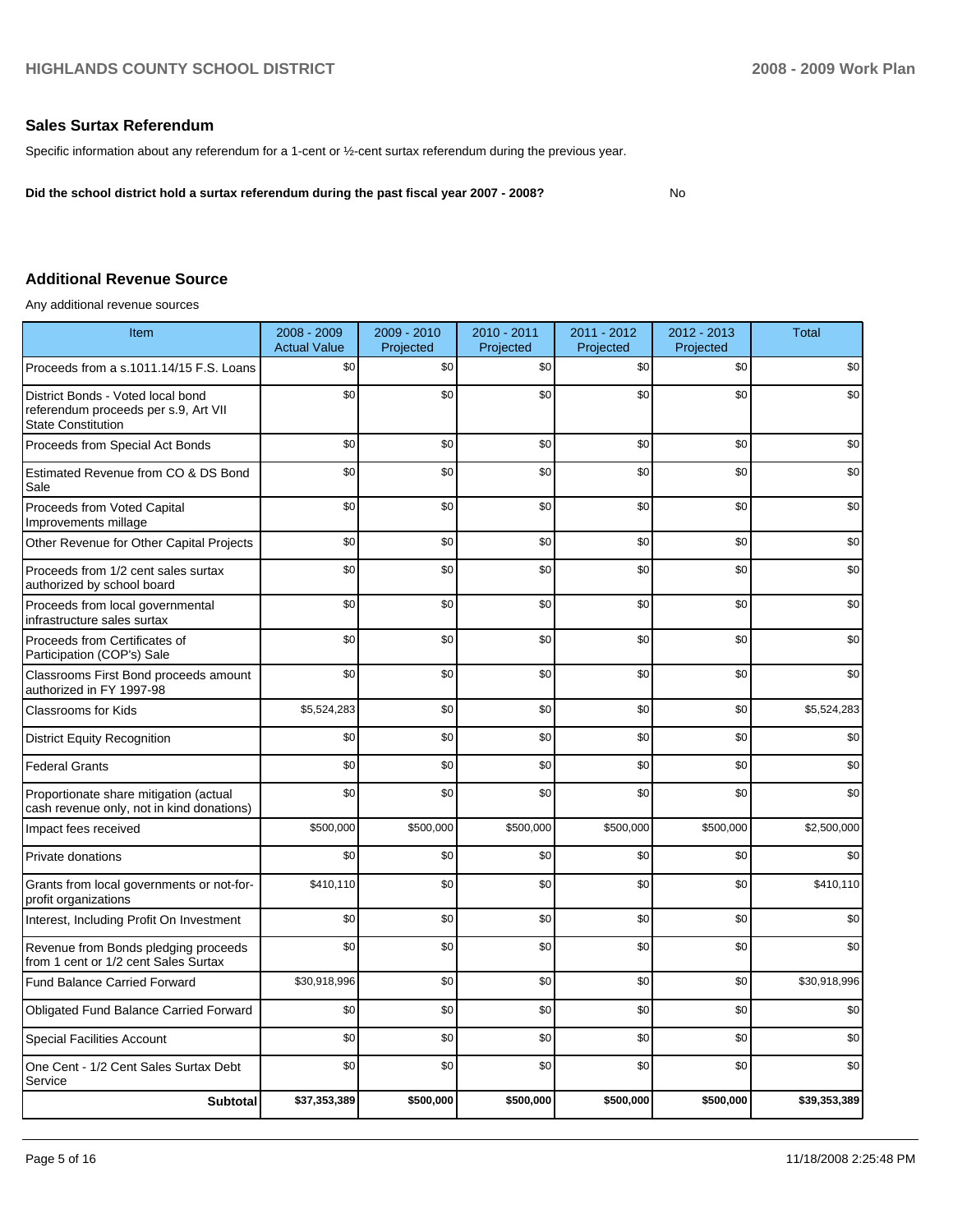# **Total Revenue Summary**

| <b>Item Name</b>                                               | $2008 - 2009$<br><b>Budget</b> | $2009 - 2010$<br>Projected | $2010 - 2011$<br>Projected | $2011 - 2012$<br>Projected | $2012 - 2013$<br>Projected | <b>Five Year Total</b> |
|----------------------------------------------------------------|--------------------------------|----------------------------|----------------------------|----------------------------|----------------------------|------------------------|
| Local Two Mill Discretionary Capital<br>Outlay Revenue         | \$11,075,026                   | \$11,407,277               | \$11,749,495               | \$12,101,980               | \$12,838,991               | \$59,172,769           |
| IPECO and 2 Mill Maint and Other 2 Mill<br><b>Expenditures</b> | (\$11,075,026)                 | (\$11,407,277)             | (\$11,749,495)             | (S12, 101, 980)            | (\$12,838,991)             | (\$59,172,769)         |
| IPECO Maintenance Revenue                                      | \$720,484                      | \$865.245                  | \$1,158,006                | \$1,095,398                | \$1,091,575                | \$4,930,708            |
| <b>Available 2 Mill for New Construction</b>                   | \$0                            | \$O                        | \$0                        | \$0                        | \$O                        | \$0                    |

| <b>Item Name</b>                      | $2008 - 2009$<br><b>Budget</b> | $2009 - 2010$<br>Projected | $2010 - 2011$<br>Projected | $2011 - 2012$<br>Projected | $2012 - 2013$<br>Projected | <b>Five Year Total</b> |
|---------------------------------------|--------------------------------|----------------------------|----------------------------|----------------------------|----------------------------|------------------------|
| ICO & DS Revenue                      | \$85,989                       | \$85,989                   | \$85,989                   | \$85,989                   | \$85,989                   | \$429,945              |
| <b>IPECO New Construction Revenue</b> | \$271,184                      | \$0                        | \$61,107                   | \$186,813                  | \$74,676                   | \$593,780              |
| Other/Additional Revenue              | \$37,353,389                   | \$500,000                  | \$500.000                  | \$500,000                  | \$500,000                  | \$39,353,389           |
| <b>Total Additional Revenuel</b>      | \$37,710,562                   | \$585,989                  | \$647,096                  | \$772,802                  | \$660,665                  | \$40,377,114           |
| <b>Total Available Revenue</b>        | \$37,710,562                   | \$585,989                  | \$647,096                  | \$772,802                  | \$660,665                  | \$40,377,114           |

# **Project Schedules**

## **Capacity Project Schedules**

A schedule of capital outlay projects necessary to ensure the availability of satisfactory classrooms for the projected student enrollment in K-12 programs.

| <b>Project Description</b> | Location                             |                          | $2008 - 2009$ | $2009 - 2010$ | 2010 - 2011    | $2011 - 2012$ | $2012 - 2013$ | Total           | Funded |
|----------------------------|--------------------------------------|--------------------------|---------------|---------------|----------------|---------------|---------------|-----------------|--------|
| Clasroom Building          | <b>HILL-GUSTAT</b><br><b>MIDDLE</b>  | Planned<br>Cost:         | \$3,857,195   | \$0           | \$0            | \$0           | \$0           | \$3,857,195 Yes |        |
|                            | <b>Student Stations:</b>             |                          | 286           | $\Omega$      | $\Omega$       | $\Omega$      | 0             | 286             |        |
|                            | Total Classrooms:                    |                          | 13            | $\Omega$      | $\overline{0}$ | 0             | 0             | 13              |        |
|                            | Gross Sq Ft:                         |                          | 33,066        |               | $\overline{0}$ | 0             | $\Omega$      | 33,066          |        |
| <b>Classroom Building</b>  | <b>SEBRING SENIOR</b><br><b>HIGH</b> | Planned<br>Cost:         | \$4,433,990   | \$0           | \$0            | \$0           | \$0           | \$4,433,990 Yes |        |
|                            |                                      | <b>Student Stations:</b> | 325           | $\Omega$      | $\overline{0}$ | 0             | 0             | 325             |        |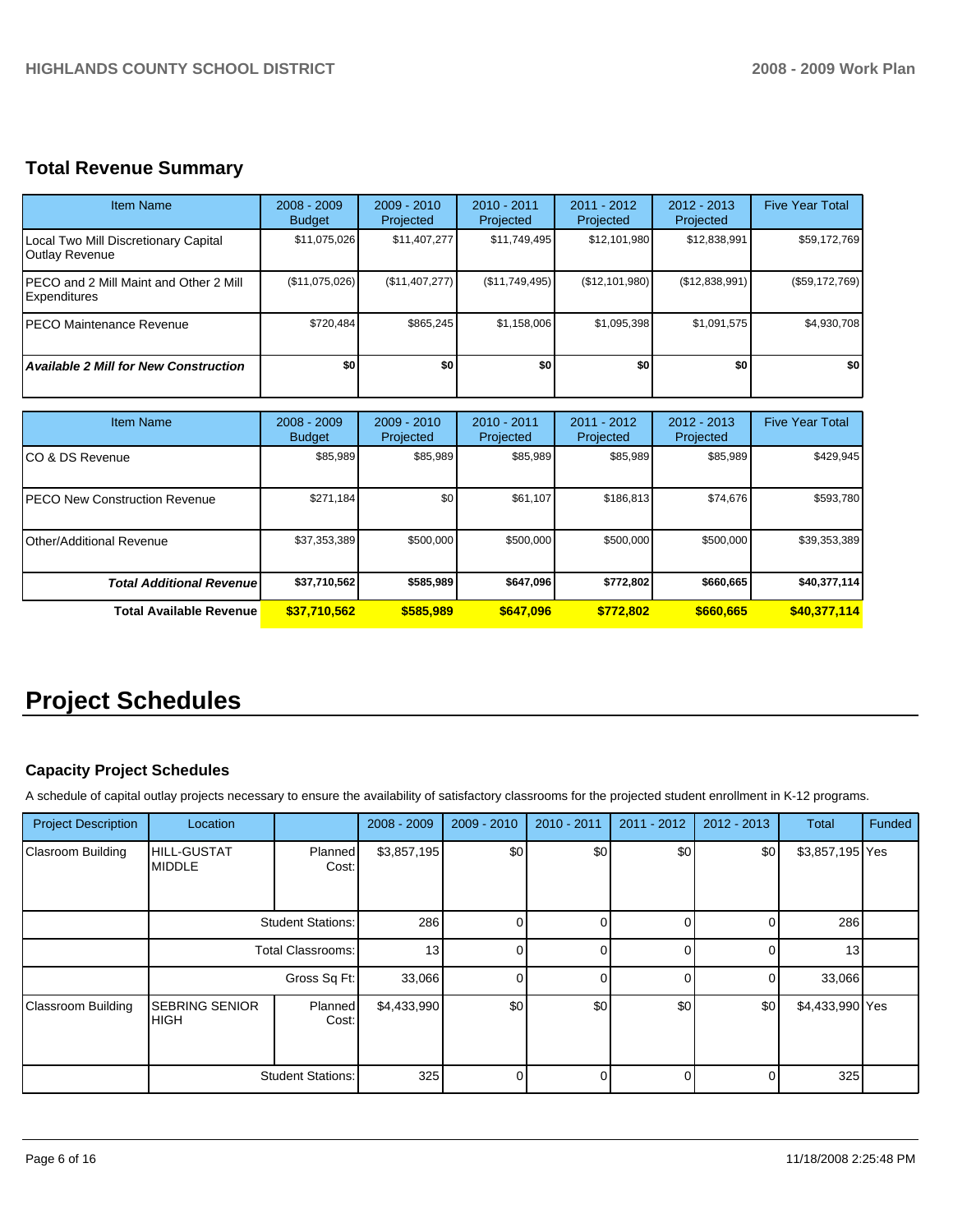|                           |                                        | Total Classrooms:        | 13           | 0           | 0           | 0           | 0           | 13              |  |
|---------------------------|----------------------------------------|--------------------------|--------------|-------------|-------------|-------------|-------------|-----------------|--|
|                           |                                        | Gross Sq Ft:             | 41,487       | $\mathbf 0$ | $\mathbf 0$ | $\mathbf 0$ | $\mathbf 0$ | 41,487          |  |
| Classroom Building        | <b>AVON PARK</b><br><b>MIDDLE</b>      | Planned<br>Cost:         | \$5,393,055  | \$0         | \$0         | \$0         | \$0         | \$5,393,055 Yes |  |
|                           |                                        | <b>Student Stations:</b> | 0            | 328         | 0           | $\mathbf 0$ | $\mathbf 0$ | 328             |  |
|                           |                                        | <b>Total Classrooms:</b> | 0            | 12          | $\mathbf 0$ | 0           | 0           | 12              |  |
|                           |                                        | Gross Sq Ft:             | $\mathbf 0$  | 37,431      | $\mathbf 0$ | $\mathbf 0$ | $\mathbf 0$ | 37,431          |  |
| <b>Classroom Building</b> | <b>AVON PARK</b><br><b>SENIOR HIGH</b> | Planned<br>Cost:         | \$5,863,456  | \$0         | \$0         | \$0         | \$0         | \$5,863,456 Yes |  |
|                           |                                        | <b>Student Stations:</b> | $\mathbf 0$  | 300         | $\mathbf 0$ | $\pmb{0}$   | $\pmb{0}$   | 300             |  |
|                           |                                        | Total Classrooms:        | $\pmb{0}$    | 12          | 0           | $\mathbf 0$ | $\mathbf 0$ | 12              |  |
|                           |                                        | Gross Sq Ft:             | $\mathbf 0$  | 35,501      | $\mathbf 0$ | $\mathbf 0$ | $\mathbf 0$ | 35,501          |  |
| Classroom Building        | <b>LAKE PLACID</b><br><b>MIDDLE</b>    | Planned<br>Cost:         | \$5,241,500  | \$0         | \$0         | \$0         | \$0         | \$5,241,500 Yes |  |
|                           |                                        | <b>Student Stations:</b> | $\pmb{0}$    | $\pmb{0}$   | 198         | 0           | 0           | 198             |  |
|                           |                                        | <b>Total Classrooms:</b> | $\mathbf 0$  | 0           | 9           | 0           | $\mathbf 0$ | 9               |  |
|                           |                                        | Gross Sq Ft:             | $\mathbf 0$  | 0           | 23,494      | $\mathbf 0$ | 0           | 23,494          |  |
| <b>Classroom Building</b> | <b>LAKE PLACID</b><br>SENIOR HIGH      | Planned<br>Cost:         | \$5,524,283  | \$0         | \$0         | \$0         | \$0         | \$5,524,283 Yes |  |
|                           |                                        | <b>Student Stations:</b> | $\mathbf 0$  | 0           | 300         | $\mathbf 0$ | $\mathbf 0$ | 300             |  |
|                           |                                        | <b>Total Classrooms:</b> | $\mathbf 0$  | 0           | 11          | 0           | $\pmb{0}$   | 11              |  |
|                           |                                        | Gross Sq Ft:             | 0            | $\mathbf 0$ | 38,399      | 0           | $\mathbf 0$ | 38,399          |  |
|                           |                                        | <b>Planned Cost:</b>     | \$30,313,479 | \$0         | \$0         | \$0         | \$0         | \$30,313,479    |  |
|                           |                                        | <b>Student Stations:</b> | 611          | 628         | 498         | $\bf{0}$    | $\bf{0}$    | 1,737           |  |
|                           |                                        | <b>Total Classrooms:</b> | 26           | 24          | 20          | 0           | 0           | 70              |  |
|                           |                                        | Gross Sq Ft:             | 74,553       | 72,932      | 61,893      | 0           | 0           | 209,378         |  |

# **Other Project Schedules**

Major renovations, remodeling, and additions of capital outlay projects that do not add capacity to schools.

| <b>Project Description</b>           | _ocation                                | $2008 - 2009$<br>Actual Budget | $2009 - 2010$<br>Projected | 2010 - 2011<br>Projected | $2011 - 2012$<br>Projected | $2012 - 2013$<br>Projected | Total         | Funded |
|--------------------------------------|-----------------------------------------|--------------------------------|----------------------------|--------------------------|----------------------------|----------------------------|---------------|--------|
| Land Purchase For Future<br>Building | <b>IFRED WILD</b><br><b>IELEMENTARY</b> | \$314,035                      | \$0 <sub>1</sub>           | \$0                      | \$0                        | \$0                        | \$314,035 Yes |        |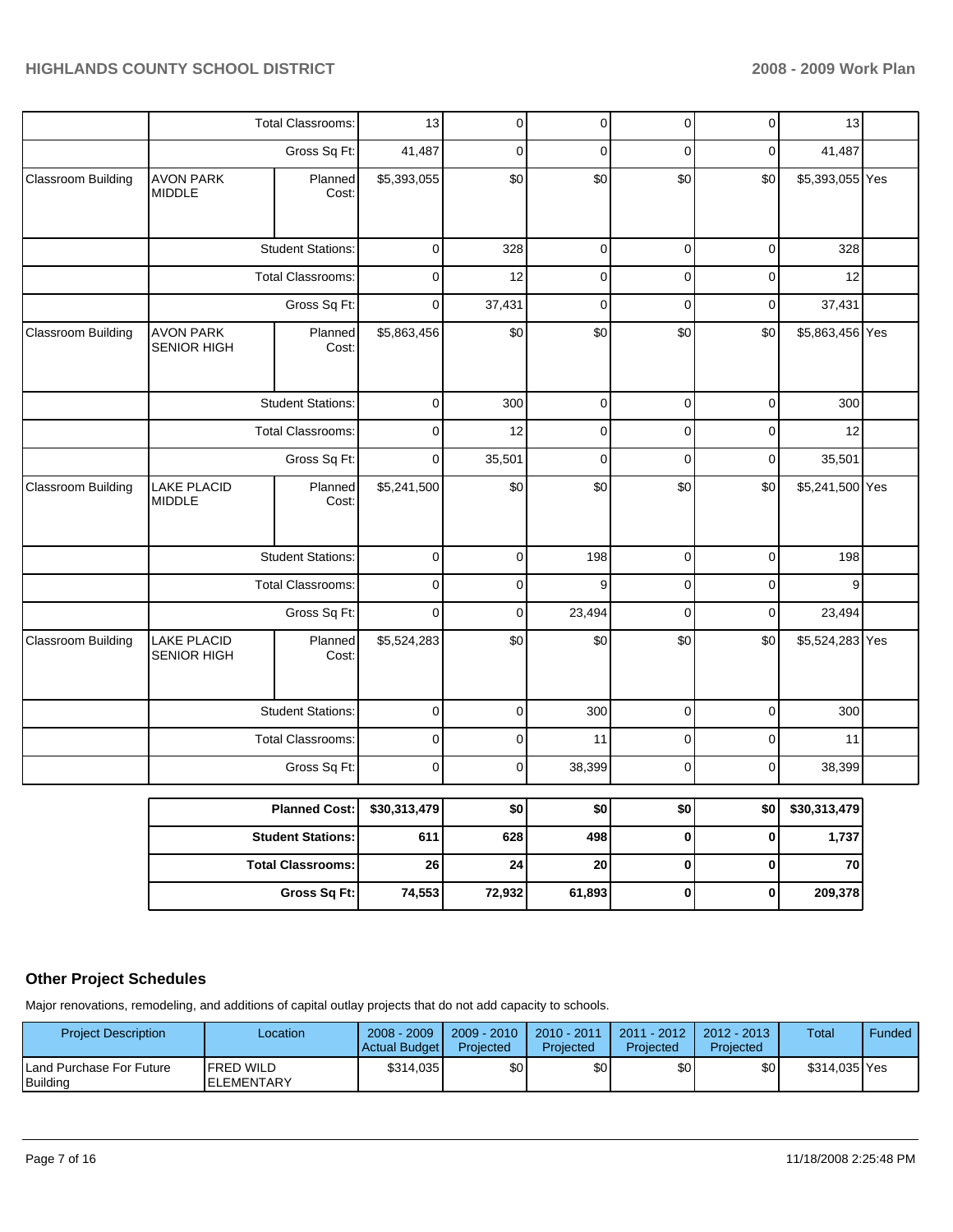| <b>Elementary East Land</b><br>Purchase        | Location not specified                      | \$0         | \$585,989 | \$647,096        | \$772,802 | \$660,665 | \$2,666,552 Yes |  |
|------------------------------------------------|---------------------------------------------|-------------|-----------|------------------|-----------|-----------|-----------------|--|
| Site Improvements for Leased<br>Portables      | Location not specified                      | \$161,741   | \$0       | \$0 <sub>1</sub> | \$0       | \$0       | \$161,741 Yes   |  |
| <b>Replace Building Equipment</b><br>Bilding 4 | <b>AVON PARK SENIOR</b><br><b>HIGH</b>      | \$23,000    | \$0       | \$0              | \$0       | \$0       | \$23,000 Yes    |  |
| Replace Freezer                                | LAKE PLACID MIDDLE                          | \$60,000    | \$0       | \$0              | \$0       | \$0       | \$60,000 Yes    |  |
| <b>Retrofit For Technology</b>                 | Location not specified                      | \$131,600   | \$0       | \$0              | \$0       | \$0       | \$131,600 Yes   |  |
| Contingency for projects listed<br>labove      | Location not specified                      | \$2,353,581 | \$0       | \$0              | \$0       | \$0       | \$2,353,581 Yes |  |
| <b>Completion of New Elementary</b><br>School  | <b>MEMORIAL</b><br><b>ELEMENTARY SCHOOL</b> | \$4,353,126 | \$0       | \$0              | \$0       | \$0       | \$4,353,126 Yes |  |
|                                                |                                             | \$7,397,083 | \$585,989 | \$647,096        | \$772,802 | \$660,665 | \$10,063,635    |  |

#### **Additional Project Schedules**

Any projects that are not identified in the last approved educational plant survey.

Nothing reported for this section.

#### **Non Funded Growth Management Project Schedules**

Schedule indicating which projects, due to planned development, that CANNOT be funded from current revenues projected over the next five years.

Nothing reported for this section.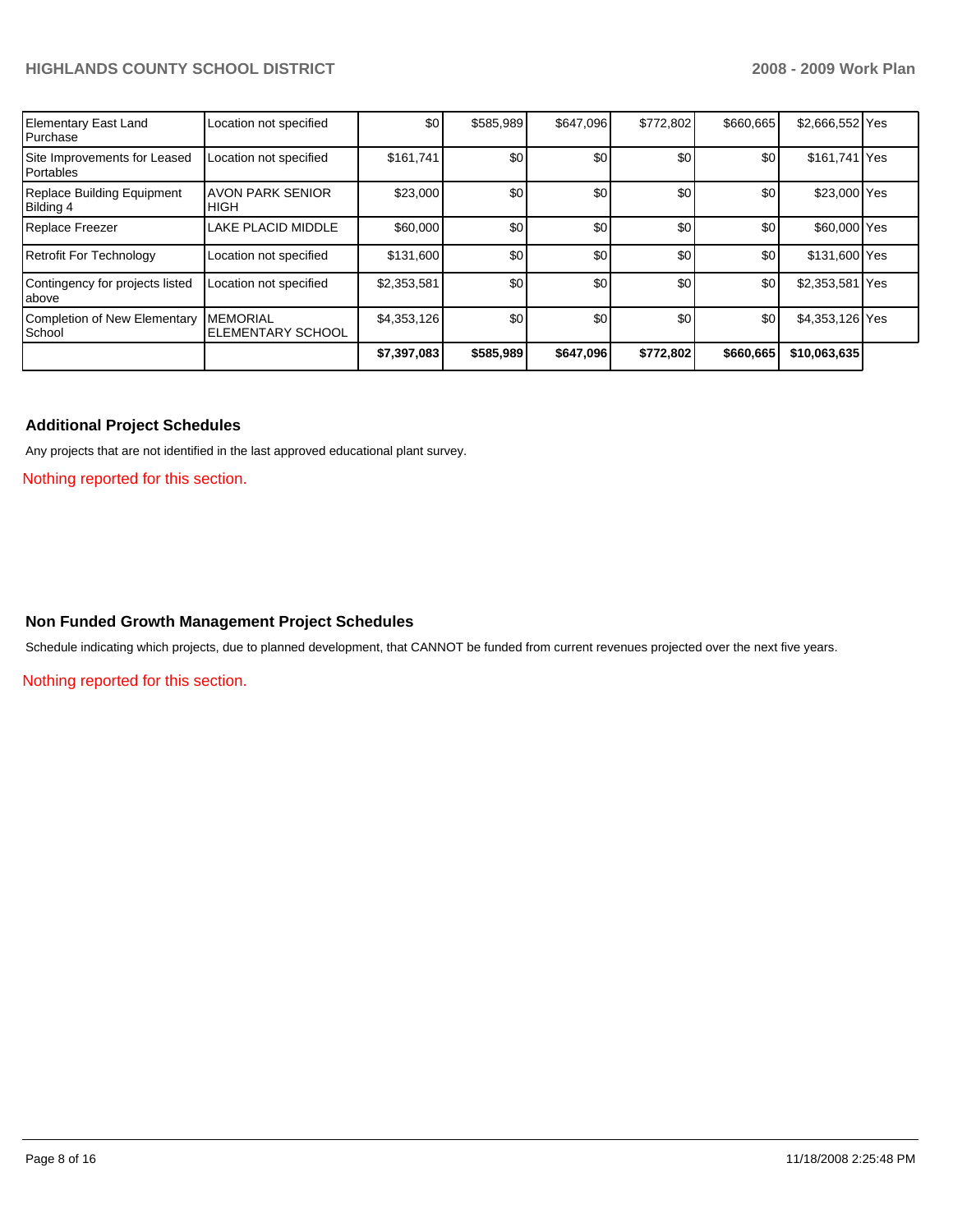# **Tracking**

# **Capacity Tracking**

| Location                                   | $2008 -$<br>2009 Satis.<br>Stu. Sta. | Actual<br>$2008 -$<br><b>2009 FISH</b><br>Capacity | Actual<br>$2007 -$<br>2008<br><b>COFTE</b> | # Class<br><b>Rooms</b> | Actual<br>Average<br>$2008 -$<br>2009 Class<br><b>Size</b> | Actual<br>$2008 -$<br>2009<br><b>Utilization</b> | <b>New</b><br>Stu.<br>Capacity | <b>New</b><br>Rooms to<br>be<br>Added/Re<br>moved | Projected<br>$2012 -$<br>2013<br><b>COFTE</b> | Projected<br>$2012 -$<br>2013<br><b>Utilization</b> | Projected<br>$2012 -$<br>2013 Class<br><b>Size</b> |
|--------------------------------------------|--------------------------------------|----------------------------------------------------|--------------------------------------------|-------------------------|------------------------------------------------------------|--------------------------------------------------|--------------------------------|---------------------------------------------------|-----------------------------------------------|-----------------------------------------------------|----------------------------------------------------|
| <b>SEBRING MIDDLE</b>                      | 974                                  | 877                                                | 808                                        | 43                      | 19                                                         | 92.00%                                           | $-132$                         | $-6$                                              | 721                                           | 97.00 %                                             | 19                                                 |
| LAKE COUNTRY<br><b>ELEMENTARY</b>          | 751                                  | 751                                                | 509                                        | 39                      | 13                                                         | 68.00 %                                          | 18                             | 1                                                 | 583                                           | 76.00 %                                             | 15                                                 |
| LAKE PLACID MIDDLE                         | 1,072                                | 965                                                | 623                                        | 47                      | 13                                                         | 65.00 %                                          | $-44$                          | $-2$                                              | 631                                           | 69.00 %                                             | 14                                                 |
| <b>WOODLAWN</b><br><b>ELEMENTARY</b>       | 891                                  | 891                                                | 616                                        | 48                      | 13                                                         | 69.00 %                                          | $-54$                          | $-3$                                              | 605                                           | 72.00 %                                             | 13                                                 |
| PARK ELEMENTARY                            | 813                                  | 813                                                | 660                                        | 44                      | 15                                                         | 81.00 %                                          | $-126$                         | $-7$                                              | 551                                           | 80.00 %                                             | 15                                                 |
| <b>CRACKER TRAIL</b><br><b>ELEMENTARY</b>  | 858                                  | 858                                                | 748                                        | 47                      | 16                                                         | 87.00 %                                          | 18                             | 1                                                 | 785                                           | 90.00 %                                             | 16                                                 |
| <b>FRED WILD</b><br><b>ELEMENTARY</b>      | 766                                  | 776                                                | 577                                        | 42                      | 14                                                         | 74.00 %                                          | $\Omega$                       | $\mathbf{0}$                                      | 606                                           | 78.00 %                                             | 14                                                 |
| AVON ELEMENTARY                            | 866                                  | 866                                                | 749                                        | 46                      | 16 <sup>1</sup>                                            | 86.00 %                                          | $-54$                          | $-3$                                              | 663                                           | 82.00 %                                             | 15                                                 |
| <b>AVON PARK MIDDLE</b>                    | 1,071                                | 964                                                | 696                                        | 47                      | 15                                                         | 72.00 %                                          | -44                            | $-2$                                              | 706                                           | 77.00 %                                             | 16                                                 |
| <b>LAKE PLACID</b><br><b>ELEMENTARY</b>    | 934                                  | 934                                                | 805                                        | 49                      | 16                                                         | 86.00 %                                          | 18                             | $\mathbf{1}$                                      | 814                                           | 86.00 %                                             | 16                                                 |
| SEBRING SENIOR HIGH                        | 2,160                                | 2,052                                              | 1,559                                      | 90                      | 17                                                         | 76.00 %                                          | $-125$                         | $-5$                                              | 1,518                                         | 79.00 %                                             | 18                                                 |
| <b>AVON PARK SENIOR</b><br>HIGH            | 1,644                                | 1,562                                              | 1,100                                      | 68                      | 16                                                         | 70.00 %                                          | $-50$                          | $-2$                                              | 1.068                                         | 71.00 %                                             | 16                                                 |
| <b>LAKE PLACID SENIOR</b><br>HIGH          | 1,236                                | 1,112                                              | 808                                        | 51                      | 16                                                         | 73.00 %                                          | $-100$                         | -4                                                | 784                                           | 77.00 %                                             | 17                                                 |
| <b>ACHIEVEMENT CENTER</b>                  | 25                                   | 25                                                 | 12                                         | 1                       | 12                                                         | 46.00 %                                          | $\Omega$                       | $\Omega$                                          | 12                                            | 48.00 %                                             | 12                                                 |
| <b>SUN &amp; LAKE</b><br><b>ELEMENTARY</b> | 984                                  | 984                                                | 900                                        | 53                      | 17                                                         | 91.00 %                                          | $-180$                         | $-10$                                             | 739                                           | 92.00 %                                             | 17                                                 |
| HILL-GUSTAT MIDDLE                         | 967                                  | 870                                                | 674                                        | 42                      | 16                                                         | 77.00 %                                          | 0                              | $\Omega$                                          | 782                                           | 90.00 %                                             | 19                                                 |
| THE KINDERGARTEN<br><b>LEARNING CENTER</b> | 414                                  | $\Omega$                                           | 326                                        | 23                      | 14                                                         | 0.00%                                            | 0                              | $\Omega$                                          | 338                                           | 0.00%                                               | 15                                                 |
| <b>MEMORIAL</b><br>ELEMENTARY SCHOOL       | 859                                  | $\Omega$                                           | $\Omega$                                   | 51                      | $\Omega$                                                   | 0.00%                                            | $\Omega$                       | $\Omega$                                          | 583                                           | 0.00%                                               | 11                                                 |
|                                            | 17,285                               | 15,300                                             | 12,168                                     | 831                     | 15                                                         | 79.53%                                           | $-855$                         | $-41$                                             | 12,489                                        | 86.46%                                              | 16                                                 |

The COFTE Projected Total (12,489) for 2012 - 2013 must match the Official Forecasted COFTE Total (12,489 ) for 2012 - 2013 before this section can be completed. In the event that the COFTE Projected Total does not match the Official forecasted COFTE, then the Balanced Projected COFTE Table should be used to balance COFTE.

| Projected COFTE for 2012 - 2013 |       |  |  |  |  |  |
|---------------------------------|-------|--|--|--|--|--|
| Elementary (PK-3)               | 4.427 |  |  |  |  |  |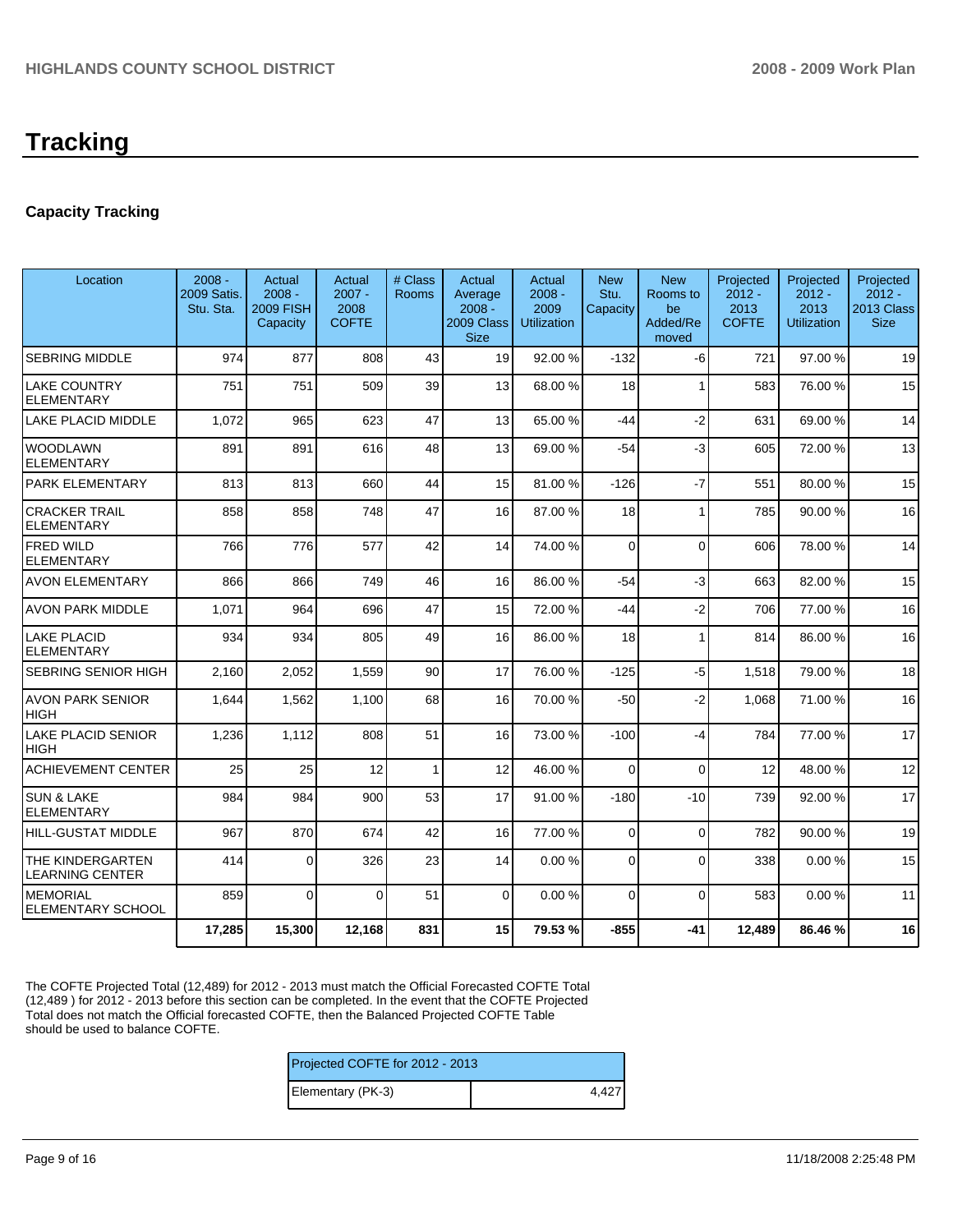| Middle (4-8) | 4,708  |
|--------------|--------|
| High (9-12)  | 3,354  |
|              | 12,489 |

| <b>Grade Level Type</b> | <b>Balanced Projected</b><br>COFTE for 2012 - 2013 |
|-------------------------|----------------------------------------------------|
| Elementary (PK-3)       |                                                    |
| Middle $(4-8)$          |                                                    |
| High (9-12)             |                                                    |
|                         | 12,489                                             |

#### **Relocatable Replacement**

Number of relocatable classrooms clearly identified and scheduled for replacement in the school board adopted financially feasible 5-year district work program.

| Location                               | 2008 - 2009 | 2009 - 2010 | 2010 - 2011 | 2011 - 2012 | $2012 - 2013$ | Year 5 Total   |
|----------------------------------------|-------------|-------------|-------------|-------------|---------------|----------------|
| <b>SEBRING MIDDLE</b>                  | 2           |             | $\Omega$    |             | 01            | 6              |
| LAKE PLACID MIDDLE                     |             | $\Omega$    | 9           |             | ი             | 11             |
| <b>WOODLAWN ELEMENTARY</b>             | 4           | $\Omega$    | $\Omega$    | $\Omega$    | 0             | 4              |
| IPARK ELEMENTARY                       | 8           | $\Omega$    | $\Omega$    | 0           | 0             | 8 <sup>1</sup> |
| <b>FRED WILD ELEMENTARY</b>            |             | $\Omega$    | C           |             | 0             | 1              |
| <b>IAVON ELEMENTARY</b>                | 4           | $\Omega$    | $\Omega$    | ∩           | 0             | $\overline{4}$ |
| IAVON PARK MIDDLE                      | 2           | 12          | $\Omega$    | 0           | 0             | 14             |
| <b>SEBRING SENIOR HIGH</b>             | 17          | $\Omega$    | $\Omega$    |             | 0             | 18             |
| IAVON PARK SENIOR HIGH                 | 2           | 11          | $\Omega$    |             | 0             | 14             |
| <b>LAKE PLACID SENIOR HIGH</b>         | 2           | $\Omega$    | 12          | 0           |               | 15             |
| <b>SUN &amp; LAKE ELEMENTARY</b>       | 11          | $\Omega$    | $\Omega$    | $\Omega$    | 0             | 11             |
| HILL-GUSTAT MIDDLE                     | 13          | $\Omega$    | $\Omega$    | 0           | 01            | 13             |
| <b>Total Relocatable Replacements:</b> | 68          | 27          | 21          | 2           |               | 119            |

#### **Charter Schools Tracking**

Information regarding the use of charter schools.

Nothing reported for this section.

## **Special Purpose Classrooms Tracking**

The number of classrooms that will be used for certain special purposes in the current year, by facility and type of classroom, that the district will, 1), not use for educational purposes, and 2), the co-teaching classrooms that are not open plan classrooms and will be used for educational purposes.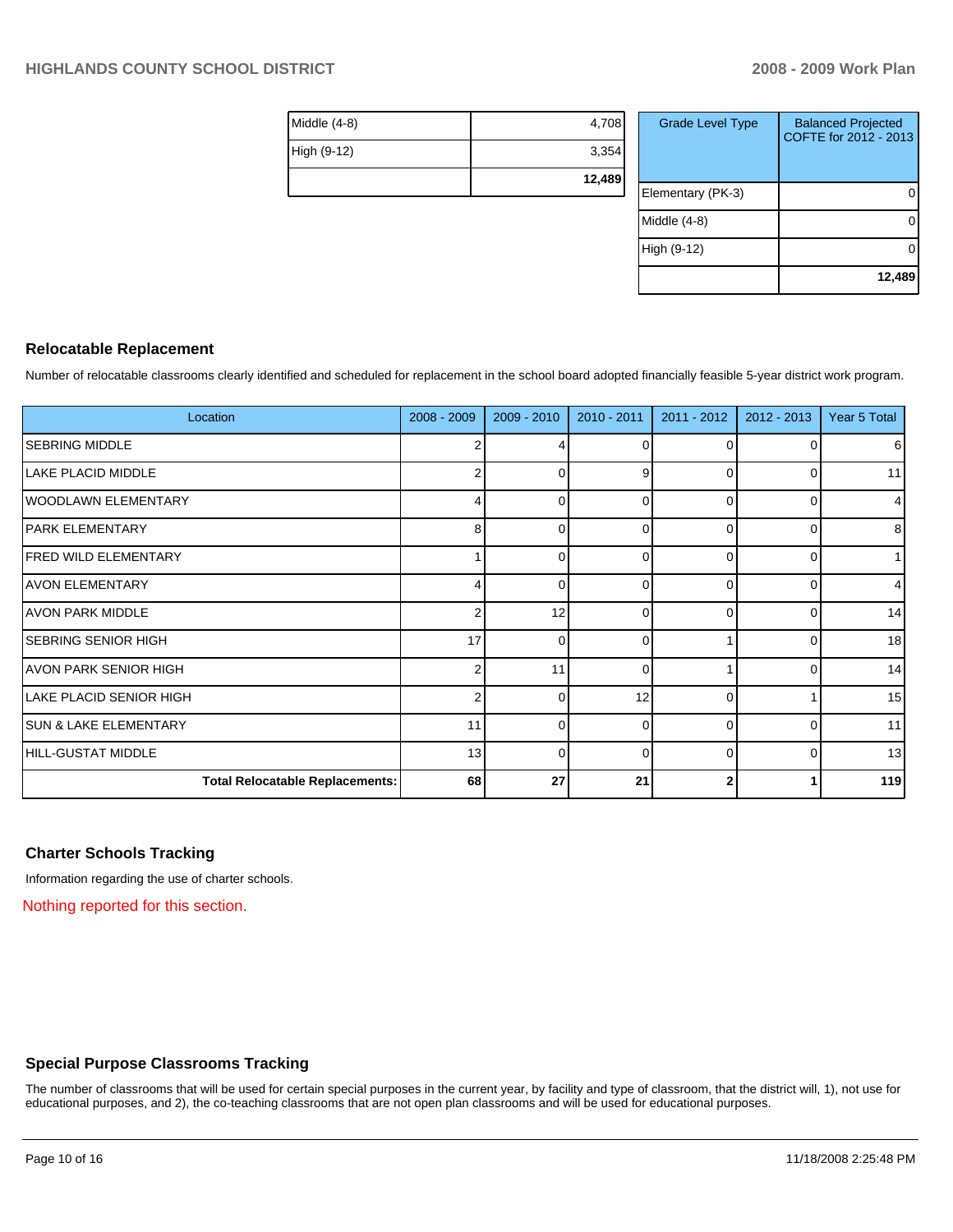| School                               | <b>School Type</b> | # of Elementary<br>LK-3 Classrooms L | # of Middle 4-8<br><b>Classrooms</b> | # of High $9-12$<br><b>Classrooms</b> | # of $ESE$<br><b>Classrooms</b> | # of Combo<br><b>Classrooms</b> | Total<br><b>Classrooms</b> |
|--------------------------------------|--------------------|--------------------------------------|--------------------------------------|---------------------------------------|---------------------------------|---------------------------------|----------------------------|
| <b>Total Educational Classrooms:</b> |                    |                                      |                                      |                                       |                                 |                                 | OΙ                         |
| School                               | School Type        | # of Elementary<br>K-3 Classrooms I  | # of Middle 4-8<br><b>Classrooms</b> | # of High $9-12$<br><b>Classrooms</b> | # of $ESE$<br>Classrooms        | # of Combo<br><b>Classrooms</b> | Total<br><b>Classrooms</b> |
| <b>Total Co-Teaching Classrooms:</b> |                    |                                      |                                      |                                       |                                 |                                 |                            |

#### **Infrastructure Tracking**

**Necessary offsite infrastructure requirements resulting from expansions or new schools. This section should include infrastructure information related to capacity project schedules and other project schedules (Section 4).** 

Not Specified

**Proposed location of planned facilities, whether those locations are consistent with the comprehensive plans of all affected local governments, and recommendations for infrastructure and other improvements to land adjacent to existing facilities. Provisions of 1013.33(12), (13) and (14) and 1013.36 must be addressed for new facilities planned within the 1st three years of the plan (Section 5).** 

Not Specified

**Consistent with Comp Plan?** No

#### **Net New Classrooms**

The number of classrooms, by grade level and type of construction, that were added during the last fiscal year.

| List the net new classrooms added in the 2007 - 2008 fiscal year.                                                                                       |                              |                                   |                                |                                                                        | List the net new classrooms to be added in the 2008 - 2009 fiscal<br>year. |                                   |                                |                        |
|---------------------------------------------------------------------------------------------------------------------------------------------------------|------------------------------|-----------------------------------|--------------------------------|------------------------------------------------------------------------|----------------------------------------------------------------------------|-----------------------------------|--------------------------------|------------------------|
| "Classrooms" is defined as capacity carrying classrooms that are added to increase<br>capacity to enable the district to meet the Class Size Amendment. |                              |                                   |                                | Totals for fiscal year 2008 - 2009 should match totals in Section 15A. |                                                                            |                                   |                                |                        |
| Location                                                                                                                                                | $2007 - 2008$ #<br>Permanent | $2007 - 2008$ #<br><b>Modular</b> | $2007 - 2008$ #<br>Relocatable | $2007 - 2008$<br>Total                                                 | $2008 - 2009$ #<br>Permanent                                               | $2008 - 2009$ #<br><b>Modular</b> | $2008 - 2009$ #<br>Relocatable | $2008 - 2009$<br>Total |
| Elementary (PK-3)                                                                                                                                       | 51                           |                                   |                                | 51                                                                     |                                                                            |                                   |                                |                        |
| Middle (4-8)                                                                                                                                            |                              |                                   |                                |                                                                        | 13                                                                         |                                   |                                | 13                     |
| High (9-12)                                                                                                                                             |                              |                                   |                                |                                                                        | 13                                                                         |                                   |                                | 13                     |
|                                                                                                                                                         | 51                           |                                   |                                | 51                                                                     | 26                                                                         |                                   |                                | 26                     |

#### **Relocatable Student Stations**

Number of students that will be educated in relocatable units, by school, in the current year, and the projected number of students for each of the years in the workplan.

| <b>Site</b>               | $2008 - 2009$ | $2009 - 2010$ | $2010 - 2011$ | $2011 - 2012$ | 2012 - 2013 | 5 Year Average |
|---------------------------|---------------|---------------|---------------|---------------|-------------|----------------|
| ICRACKER TRAIL ELEMENTARY | 126           | 126           | 126           | 126           | 126 I       | 126            |
| FRED WILD ELEMENTARY      | 176           | 154           | 154           | 154           | 154         | 158            |
| IAVON ELEMENTARY          | 196           | 108           | 108           | 108 l         | 108 I       | 126            |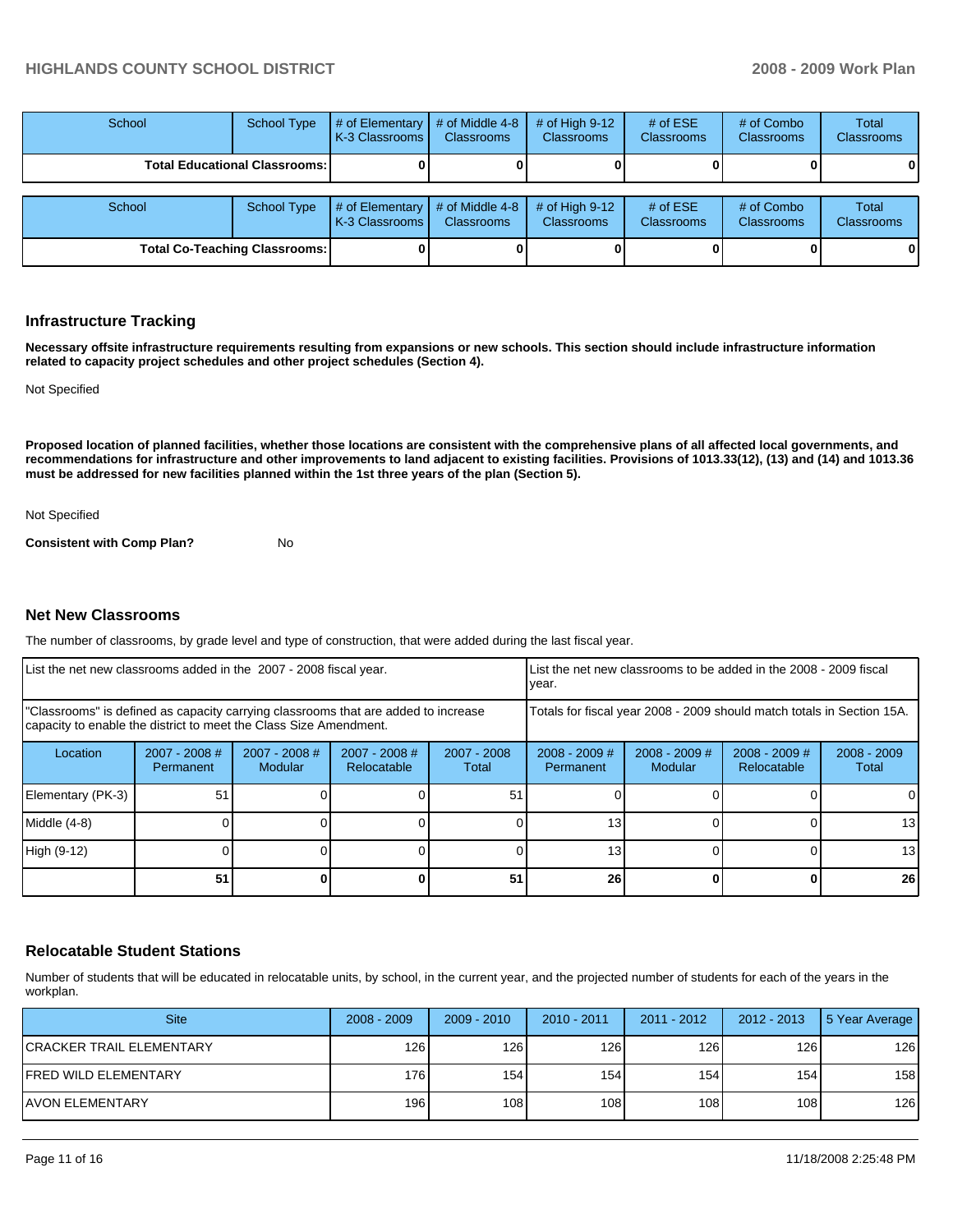| <b>AVON PARK MIDDLE</b>           | 296 | $\Omega$ | $\Omega$ | $\Omega$ | $\overline{0}$ | 59             |
|-----------------------------------|-----|----------|----------|----------|----------------|----------------|
| <b>LAKE PLACID ELEMENTARY</b>     | 128 | 128      | 128      | 128      | 128            | 128            |
| ISEBRING SENIOR HIGH              | 665 | 225      | 225      | 225      | 225            | 313            |
| AVON PARK SENIOR HIGH             | 550 | 550      | 200      | 200      | 200            | 340            |
| ILAKE PLACID SENIOR HIGH          | 400 | 350      | 100      | 100      | 100            | 210            |
| IACHIEVEMENT CENTER               | 25  | 25       | 25       | 25       | 25             | 25             |
| ISUN & LAKE ELEMENTARY            | 269 | 180      | 180      | 180      | 108            | 183            |
| HILL-GUSTAT MIDDLE                | 262 | $\Omega$ | 0        | $\Omega$ | 0              | 52             |
| ITHE KINDERGARTEN LEARNING CENTER | 0   | $\Omega$ | $\Omega$ | $\Omega$ | $\Omega$       | $\overline{0}$ |
| ISEBRING MIDDLE                   | 120 | $\Omega$ | 0        | $\Omega$ | $\Omega$       | 24             |
| LAKE COUNTRY ELEMENTARY           | 110 | 110      | 110      | 110      | 110            | 110            |
| ILAKE PLACID MIDDLE               | 271 | 227      | $\Omega$ | $\Omega$ | $\Omega$       | 100            |
| lwoodlawn ElEMENTARY              | 197 | 126      | 126      | 126      | 126            | 140            |
| IPARK ELEMENTARY                  | 234 | 144      | 144      | 144      | 144            | 162            |
| MEMORIAL ELEMENTARY SCHOOL        | 0   | 0        | 0        | $\Omega$ | 0              | $\overline{0}$ |

| Totals for HIGHLANDS COUNTY SCHOOL DISTRICT       |        |        |        |        |        |        |
|---------------------------------------------------|--------|--------|--------|--------|--------|--------|
| Total students in relocatables by year.           | 4,025  | 2.453  | 1,626  | 1.626  | .554   | 2,257  |
| Total number of COFTE students projected by year. | 12.330 | 12.381 | 12,331 | 12.354 | 12.489 | 12.377 |
| Percent in relocatables by year.                  | 33 %   | 20%    | 13 %   | 13 %   | 12 %   | 18 %   |

## **Leased Facilities Tracking**

Exising leased facilities and plans for the acquisition of leased facilities, including the number of classrooms and student stations, as reported in the educational plant survey, that are planned in that location at the end of the five year workplan.

| Location                  | # of Leased<br>Classrooms 2008 -<br>2009 | <b>FISH Student</b><br><b>Stations</b> | Owner                 | # of Leased<br>Classrooms 2012 -<br>2013 | <b>FISH Student</b><br><b>Stations</b> |
|---------------------------|------------------------------------------|----------------------------------------|-----------------------|------------------------------------------|----------------------------------------|
| İCRACKER TRAIL ELEMENTARY |                                          |                                        | 72 Williams Scotsman  |                                          | 72                                     |
| IFRED WILD ELEMENTARY     |                                          |                                        | 22 Williams Scotsman  |                                          |                                        |
| IAVON ELEMENTARY          |                                          | 80                                     |                       |                                          |                                        |
| IAVON PARK MIDDLE         | 13 <sub>l</sub>                          |                                        | 274 Williams Scotsman |                                          |                                        |
| LAKE PLACID ELEMENTARY    | 3                                        |                                        | 62 Williams Scotsman  | 3                                        | 54                                     |
| ISEBRING SENIOR HIGH      | 16                                       | 365                                    |                       |                                          |                                        |
| <b>IPARK ELEMENTARY</b>   | 5                                        | 102                                    |                       |                                          |                                        |
| <b>SEBRING MIDDLE</b>     | 5                                        |                                        | 98 Willams Scotsman   |                                          |                                        |
| LAKE COUNTRY ELEMENTARY   | 3                                        |                                        | 66 Williams Scotsman  | 3                                        | 54                                     |
| ILAKE PLACID MIDDLE       | 9                                        | 186                                    |                       |                                          | 0                                      |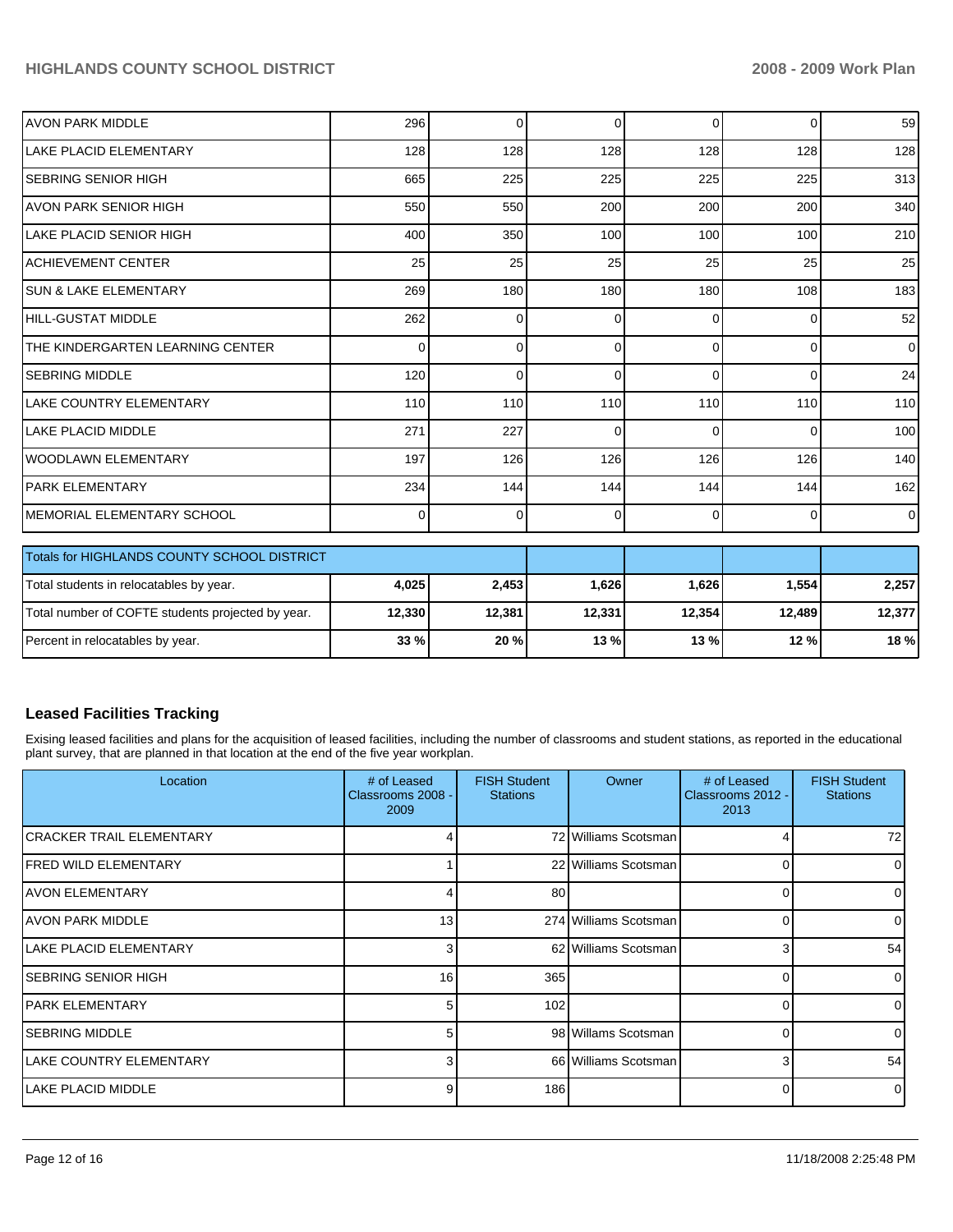| lWOODLAWN ELEMENTARY             |                 |       |                       |    | $\overline{0}$  |
|----------------------------------|-----------------|-------|-----------------------|----|-----------------|
| IAVON PARK SENIOR HIGH           | 21              |       | 500 Williams Scotsman |    | 50              |
| LAKE PLACID SENIOR HIGH          | 16 <sub>1</sub> |       | 400 Williams Scotsman |    | 100             |
| ISUN & LAKE ELEMENTARY           |                 |       | 214 Williams Scotsman |    | 90 <sub>l</sub> |
| HILL-GUSTAT MIDDLE               |                 | 132   |                       |    | $\overline{0}$  |
| IACHIEVEMENT CENTER              |                 |       |                       |    | 0               |
| THE KINDERGARTEN LEARNING CENTER |                 |       |                       |    | 01              |
| IMEMORIAL ELEMENTARY SCHOOL      |                 |       |                       |    | $\overline{0}$  |
|                                  | 121             | 2,644 |                       | 21 | 420             |

#### **Failed Standard Relocatable Tracking**

Relocatable units currently reported by school, from FISH, and the number of relocatable units identified as 'Failed Standards'.

Nothing reported for this section.

# **Planning**

#### **Class Size Reduction Planning**

**Plans approved by the school board that reduce the need for permanent student stations such as acceptable school capacity levels, redistricting, busing, year-round schools, charter schools, magnet schools, public-private partnerships, multitrack scheduling, grade level organization, block scheduling, or other alternatives.** 

None

#### **School Closure Planning**

**Plans for the closure of any school, including plans for disposition of the facility or usage of facility space, and anticipated revenues.**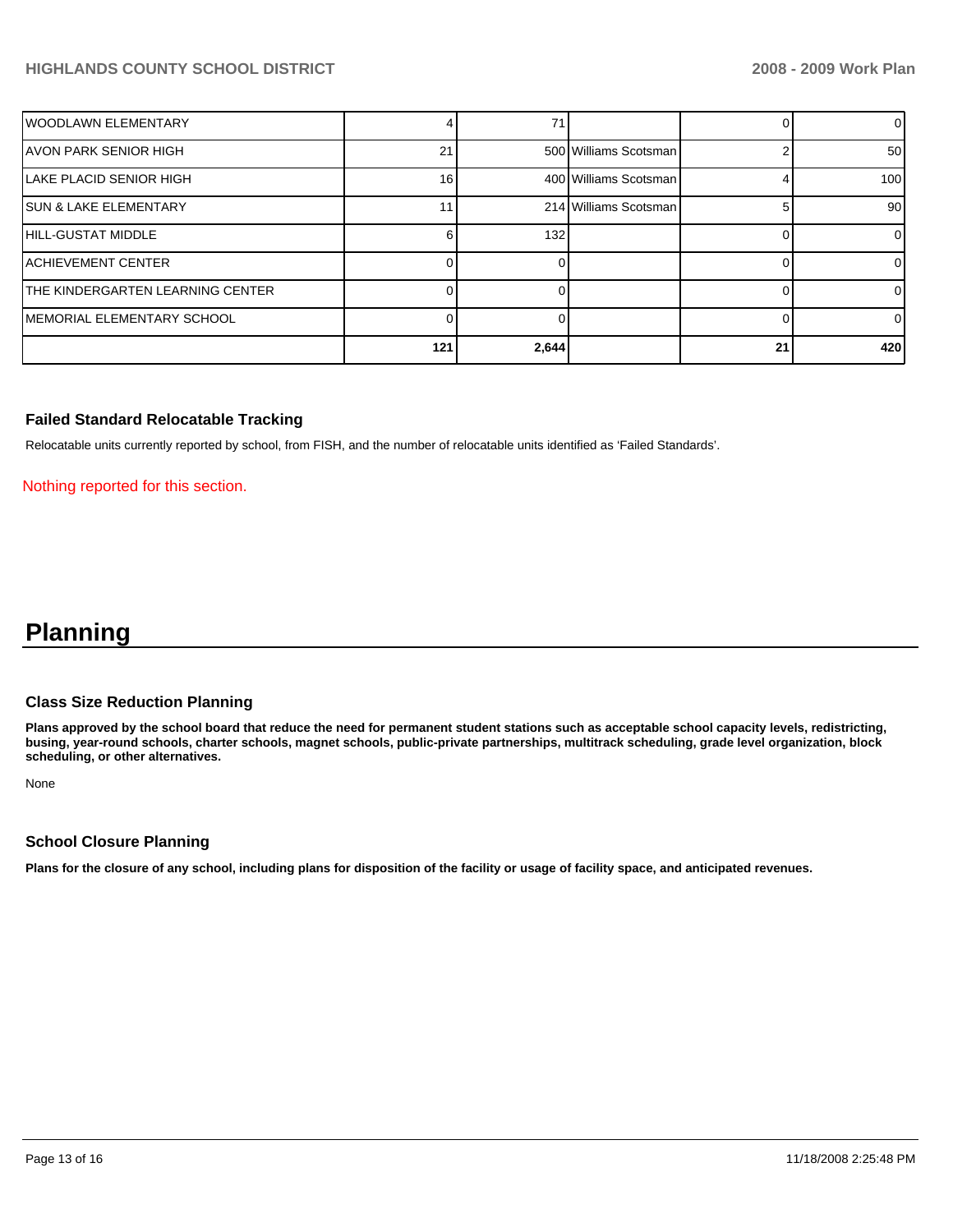# **Long Range Planning**

#### **Ten-Year Maintenance**

District projects and locations regarding the projected need for major renovation, repair, and maintenance projects within the district in years 6-10 beyond the projects plans detailed in the five years covered by the work plan.

| Project                    | 2012 - 2013 / 2017 - 2018<br><b>Projected Cost</b> |
|----------------------------|----------------------------------------------------|
| <b>HVAC Upgrades</b>       | \$1,500,000                                        |
| Rooffing                   | \$600,000                                          |
| <b>Floor Covering</b>      | \$187,500                                          |
| Saftey to Life             | \$250,000                                          |
| <b>ADA</b>                 | \$112,500                                          |
| Site Improvement           | \$250,000                                          |
| <b>General Maintenance</b> | \$1,500,000                                        |
| Electrical                 | \$100,000                                          |
|                            | \$4,500,000                                        |

## **Ten-Year Capacity**

Schedule of capital outlay projects projected to ensure the availability of satisfactory student stations for the projected student enrollment in K-12 programs for the future 5 years beyond the 5-year district facilities work program.

| Project                                        | Location, Community, Quadrant or other<br>general location | 2012 - 2013 / 2017 - 2018<br><b>Projected Cost</b> |
|------------------------------------------------|------------------------------------------------------------|----------------------------------------------------|
| Elementary B                                   | Lake Placid                                                | \$24,000,000                                       |
| Lake Country Elementary Classroom Building     | Lake Placid                                                | \$4,500,000                                        |
| <b>Fred Wild Elememtary Classroom Building</b> | Sebring                                                    | \$7,000,000                                        |
|                                                |                                                            | \$35,500,000                                       |

#### **Ten-Year Planned Utilization**

Schedule of planned capital outlay projects identifying the standard grade groupings, capacities, and planned utilization rates of future educational facilities of the district for both permanent and relocatable facilities.

| Grade Level Projections         | <b>FISH</b><br><b>Student</b><br><b>Stations</b> | Actual 2007 -<br><b>2008 FISH</b><br>Capacity | Actual<br>$2007 -$<br>2008<br>COFTE | <b>Utilization</b> | Actual 2007 - 2008   Actual 2008 - 2009 / 2017 - 2018 new   Projected 2017 -   Projected 2017 -  <br>Student Capacity to be added/removed   2018 COFTE |       | 2018 Utilization |
|---------------------------------|--------------------------------------------------|-----------------------------------------------|-------------------------------------|--------------------|--------------------------------------------------------------------------------------------------------------------------------------------------------|-------|------------------|
| Elementary - District<br>Totals | 7.303                                            | 7.303                                         | 5.888.80                            | 80.64 %            | 1.017                                                                                                                                                  | 7.226 | 86.85 %          |
| Middle - District Totals        | 4.056                                            | 3,651                                         | 2.801.18                            | 76.72 %            | 812                                                                                                                                                    | 3.616 | 81.02 %          |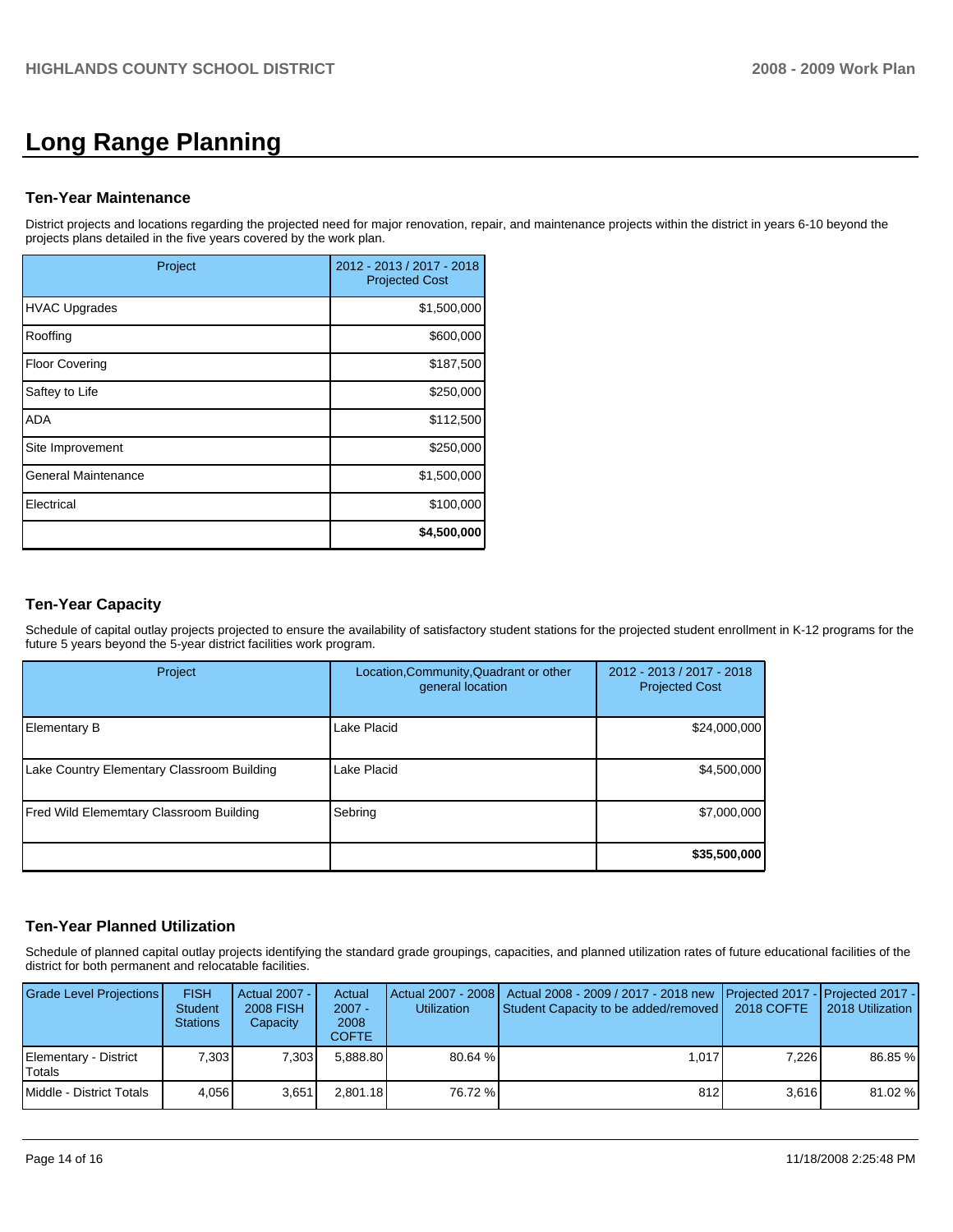| High - District Totals | 5,040  | 1,726           | 3,466.12  | 73.34 % | 925   | 4,406  | 77.97 % |
|------------------------|--------|-----------------|-----------|---------|-------|--------|---------|
| Other - ESE, etc       | 884    | 25 <sub>1</sub> | 11.501    | 48.00 % |       |        | 36.00 % |
|                        | 17,283 | 15,705          | 12.167.60 | 77.48 % | 2,754 | 15,257 | 82.65 % |

#### **Ten-Year Infrastructure Planning**

**Proposed Location of Planned New, Remodeled, or New Additions to Facilities in 06 thru 10 out years (Section 28).** 

None

Plans for closure of any school, including plans for disposition of the facility or usage of facility space, and anticipated revenues in the 06 thru 10 out **years (Section 29).** 

None

#### **Twenty-Year Maintenance**

District projects and locations regarding the projected need for major renovation, repair, and maintenance projects within the district in years 11-20 beyond the projects plans detailed in the five years covered by the work plan.

| Project                    | 2017 - 2018 / 2027 - 2028 Projected Cost |
|----------------------------|------------------------------------------|
| <b>HVAC Upgrades</b>       | \$3,000,000                              |
| Roofing                    | \$2,000,000                              |
| <b>Floor Covering</b>      | \$400,000                                |
| Safety to Life             | \$800,000                                |
| <b>General Maintenance</b> | \$7,000,000                              |
|                            | \$13,200,000                             |

## **Twenty-Year Capacity**

Schedule of capital outlay projects projected to ensure the availability of satisfactory student stations for the projected student enrollment in K-12 programs for the future 11-20 years beyond the 5-year district facilities work program.

| Project          | Location, Community, Quadrant or other<br>general location | 2017 - 2018 / 2027 - 2028<br><b>Projected Cost</b> |
|------------------|------------------------------------------------------------|----------------------------------------------------|
| Middle School AA | Notrh Sebring                                              | \$75,000,000                                       |
| High School AA   | Sebring                                                    | \$110,000,000                                      |
| Elementary C     | East Sebring                                               | \$30,000,000                                       |
| Elementary D     | Lake Placid                                                | \$30,000,000                                       |
|                  |                                                            | \$245,000,000                                      |